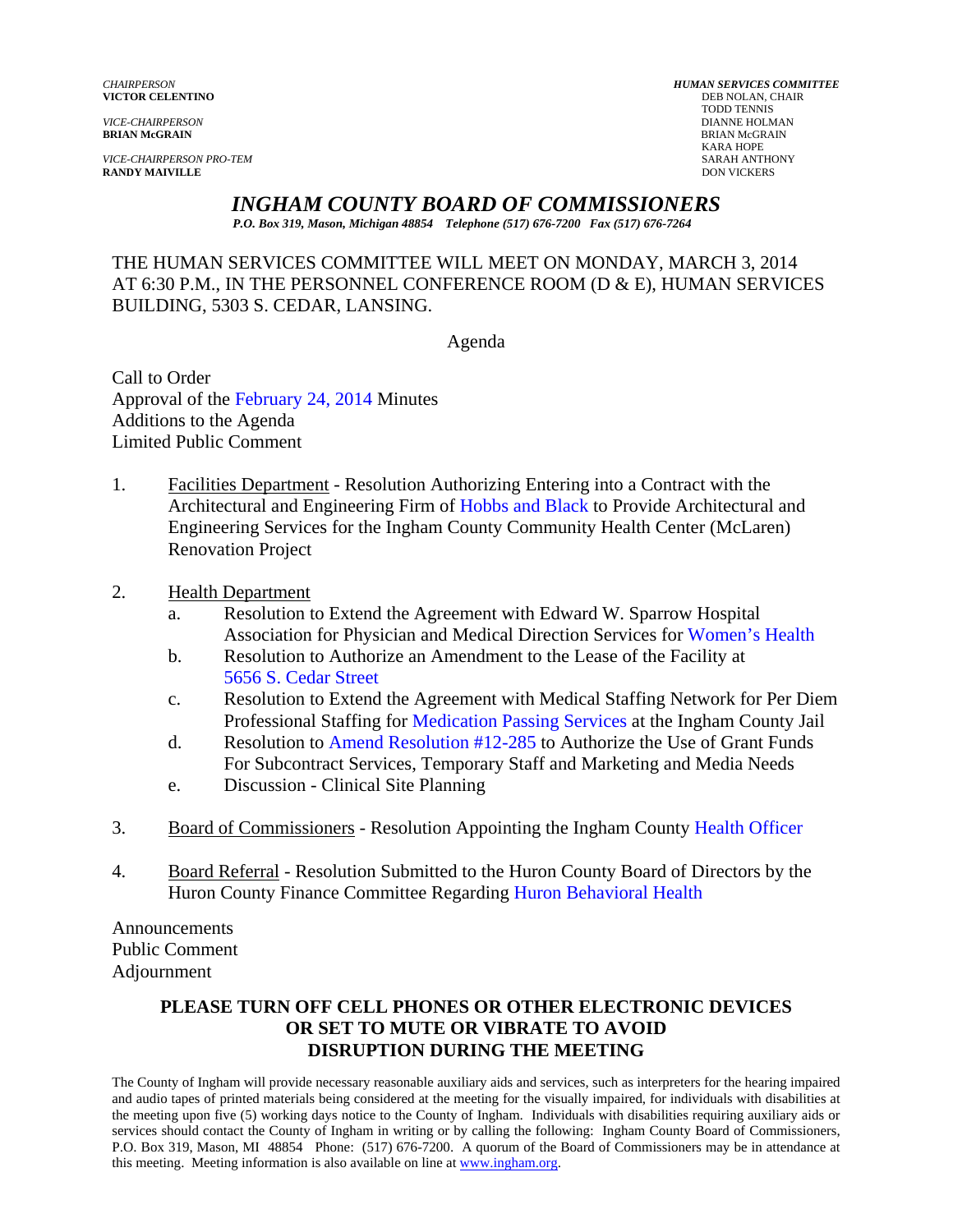#### HUMAN SERVICES COMMITTEE February 24, 2014 Draft – Minutes

<span id="page-1-0"></span>

| <b>Members Present:</b> | Deb Nolan, Dianne Holman, Brian McGrain, Kara Hope, Sarah Anthony<br>and Don Vickers.               |
|-------------------------|-----------------------------------------------------------------------------------------------------|
| <b>Members Absent:</b>  | Todd Tennis                                                                                         |
| <b>Others Present:</b>  | Jared Cypher, Nancy Hayward, Barb Mastin, Jim Wilson, Mark Stevens,<br>Jennifer Shuster and others. |

The meeting was called to order by Chairperson Nolan at 6:32 p.m. in the Personnel Conference Room "D & E" of the Human Services Building, 5303 S. Cedar Street, Lansing, Michigan.

Approval of the February 3, 2014 Minutes

MOVED BY COMM. VICKERS, SUPPORTED BY COMM. ANTHONY, TO APPROVE THE MINUTES OF THE FEBRUARY 3, 2014 MEETING AS PRESENTED.

MOTION CARRIED UNANIMOUSLY. Absent: Commissioner Tennis.

The minutes of the February 3, 2014 meeting were approved as presented.

#### Additions to the Agenda

4. Discussion – Life O'Riley Mobile Home Park & Campground (Additional Materials)

#### Limited Public Comment

None.

#### MOVED BY COMM. VICKERS, SUPPORTED BY COMM. ANTHONY, TO APPROVE A CONSENT AGENDA FOR THE FOLLOWING ITEMS:

- 1. Community Mental Health Resolution Supporting Restoration of the Community Mental Health General Fund Appropriation from the State of Michigan
- 3. Health Department
	- b. Resolution to Authorize an Agreement with Eaton Regional Education Service Agency (RESA) to Prevent and Reduce Tobacco Use and Alcohol Abuse in Ingham County
	- c. Resolution to Authorize an Amendment to the Agreement with the Michigan Public Health Institute (MPHI) for the Pathways to Better Health Grant and Authorize Equipment Purchases and Establish Temporary Positions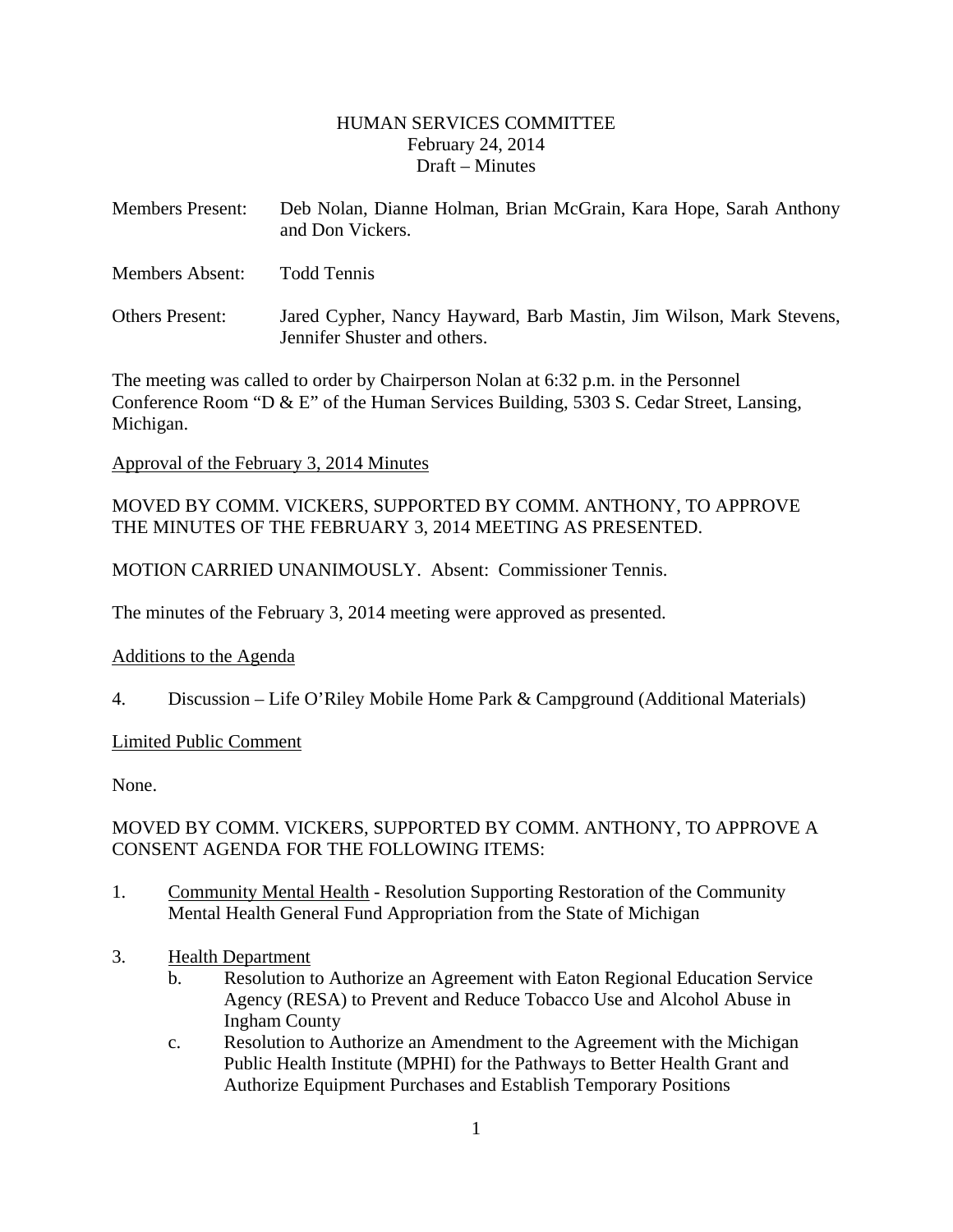#### MOTION CARRIED UNANIMOUSLY. Absent: Commissioner Tennis.

MOVED BY COMM. VICKERS, SUPPORTED BY COMM. ANTHONY, TO APPROVE THE ITEMS ON THE CONSENT AGENDA.

MOTION CARRIED UNANIMOUSLY. Absent: Commissioner Tennis.

2. Ingham County Medical Care Facility - Resolution in Support of Ingham County's Department of Human Services Board and the Ingham County Medical Care Facility's Efforts for Partnering with Volunteers of America and United Methodist Retirement Communities to Operate a Program of All-Inclusive Care for the Elderly in the Ingham County Area

MOVED BY COMM. MCGRAIN, SUPPORTED BY COMM. VICKERS, TO APPROVE THE RESOLUTION IN SUPPORT OF INGHAM COUNTY'S DEPARTMENT OF HUMAN SERVICES BOARD AND THE INGHAM COUNTY MEDICAL CARE FACILITY'S EFFORTS FOR PARTNERING WITH VOLUNTEERS OF AMERICA AND UNITED METHODIST RETIREMENT COMMUNITIES TO OPERATE A PROGRAM OF ALL-INCLUSIVE CARE FOR THE ELDERLY IN THE INGHAM COUNTY AREA.

Discussion.

Mark Stevens, Ingham County Medical Care Facility Director, addressed the Committee regarding the Resolution that would support the partnership in order to operate a Program of All-Inclusive Care for the Elderly in the Ingham County Area. He explained that the program is designed for low-income and indigent people who qualify for both Medicaid and Medicare. Mr. Stevens also stated that the program is designed for those are a truly eligible for nursing home care for the rest of their lives, but can take place in their own home. He added that transportation to and from a Day Center would also be included for 3-5 days per week for socialization.

Commissioner McGrain inquired about funding risk when it comes to reimbursement.

Mr. Stevens stated that it is a full risk for loss of the \$1.3 million.

Lastly Chairperson Nolan inquired about a probable location for the Day Center and a start date for the program.

Mr. Stevens stated that the program is slated to begin in January 2015 and that they are scoping out a location at 1921 E. Miller Street in Lansing now for the Day Center.

MOTION CARRIED UNANIMOUSLY. Absent: Commissioner Tennis.

3. Health Department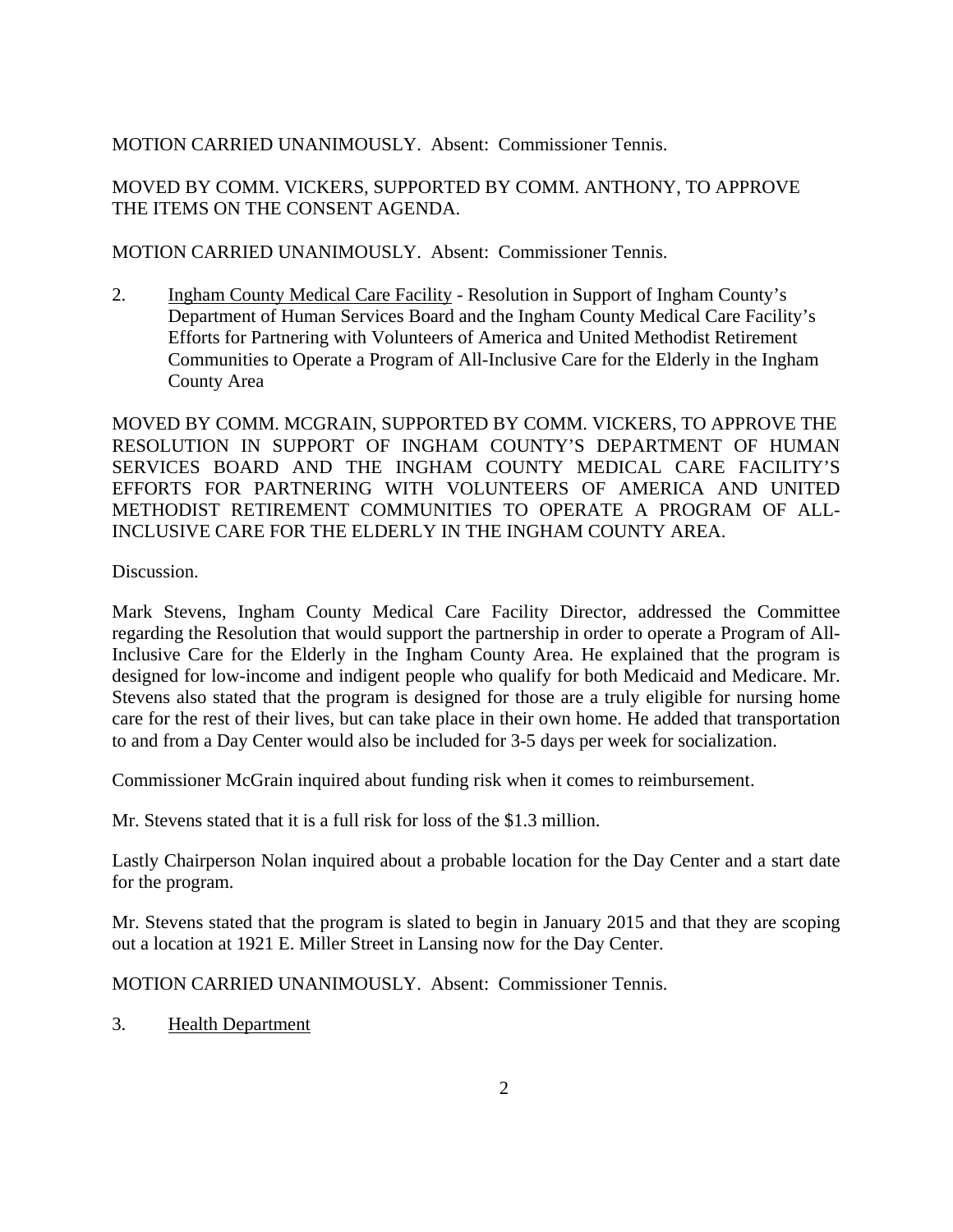a. Resolution to Authorize the Creation of an Interface between CMH-CEI and Health Department Electronic Health Record (EHR) Software Systems and Amend the Behavioral Health Services Agreement

#### MOVED BY COMM. MCGRAIN, SUPPORTED BY COMM. HOPE, TO APPROVE THE RESOLUTION TO AUTHORIZE THE CREATION OF AN INTERFACE BETWEEN CMH-CEI AND HEALTH DEPARTMENT ELECTRONIC HEALTH RECORD (EHR) SOFTWARE SYSTEMS AND AMEND THE BEHAVIORAL HEALTH SERVICES AGREEMENT

#### Discussion.

Commissioner Holman posed a question regarding the proposed interface and if it would be used to share health records between the two entities.

Barb Mastin, Chief Executive Officer of the Ingham County Health Department, stated that only demographic information would be utilized by the interface.

Ms. Mastin also stated that the dates for the tour of the Center for Family Health in Jackson have been set for March 31 or April 3 from 11 a.m. to 1 p.m. She said Becky Bennett, Board Coordinator, has been advised of the dates.

MOTION CARRIED UNANIMOUSLY. Absent: Commissioner Tennis.

4. Discussion – Life O'Riley Mobile Home Park & Campground (Additional Materials)

#### Discussion.

Nancy Hayward, Acting Health Officer, and Jim Wilson, Environmental Health Director, both addressed the Committee regarding a planned condemnation order for Life O'Riley Mobile Home Park & Campground due to an imminent public health threat.

Ms. Hayward stated that there are approximately 80 people residing at the 6726 Washington Avenue location in Lansing. She said on Tuesday, February 25, 2014 at 9 a.m., the condemnation will be in effect and staff will be going door-to-door at that time to hand out flyers with information to help them relocate within the following ten days. Ms. Hayward distributed a copy of said flyer, a proposed press release scheduled for February 25, 2014 and also a copy of the certified letter to the property owner regarding the condemnation.

Ms. Hayward stated that she wanted to make sure the Committee was comfortable with the wording of the proposed press release.

Mr. Wilson stated the leading issue for the condemnation order is the history of the failing sewage disposal system, including numerous illicit discharges of sewage and other public health issues as they relate to water supply and solid waste disposal.

Ms. Hayward stated that she will update the Board of Commissioners over the next ten days on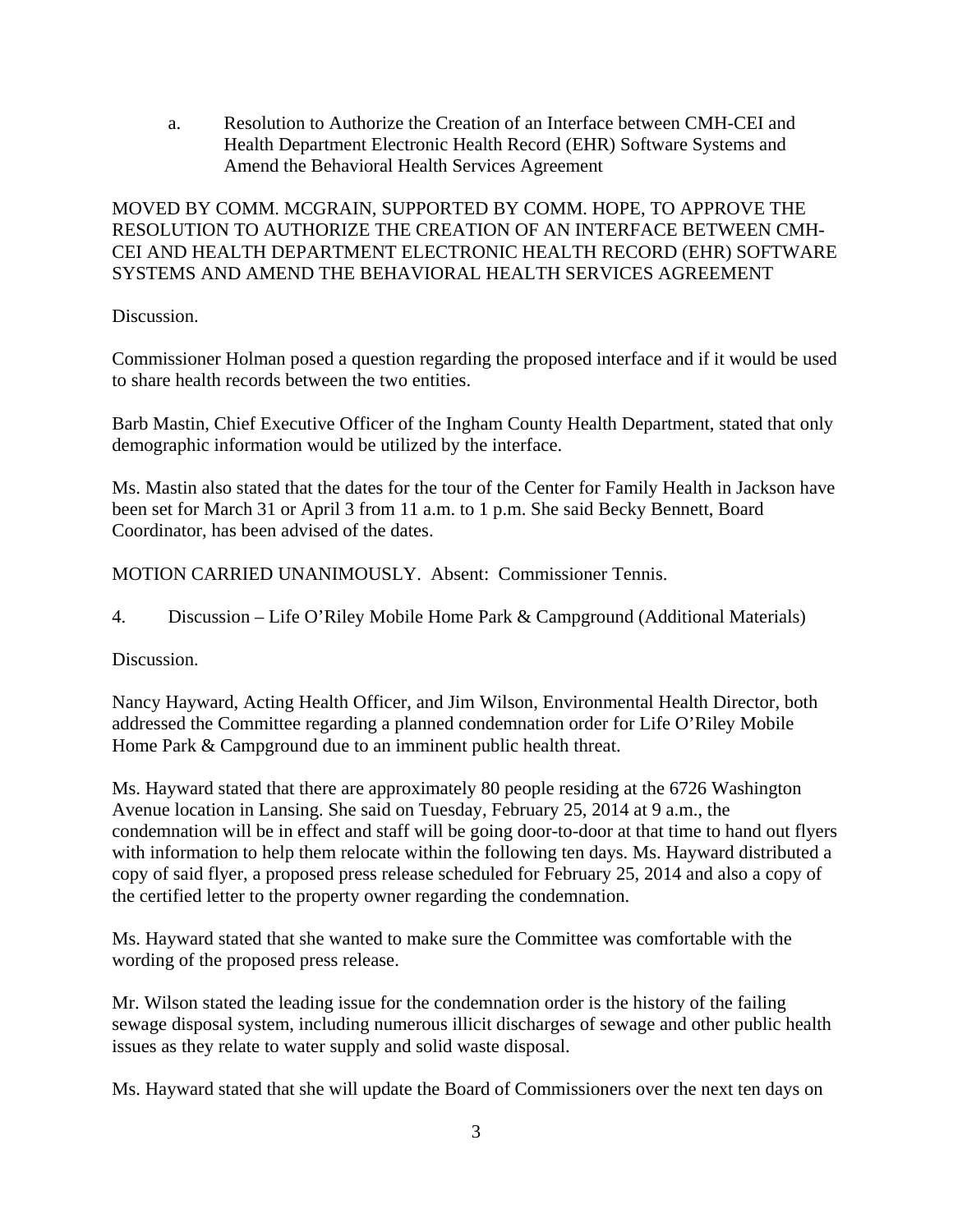how the condemnation process is going.

Commissioner Hope stated that she feels much better after this discussion and that policies and procedures were followed on the County's behalf.

#### **Announcements**

Chairperson Nolan announced that she will not be able to attend the March 17, 2014 Human Services Committee meeting and would like to either reschedule it for March 24, 2014 or cancel it if there is a lack of business. Commissioner McGrain stated he will not be able to attend the March 24, 2014 meeting if it is rescheduled for that date.

Public Comment

None.

The meeting was adjourned at approximately 7:50 p.m.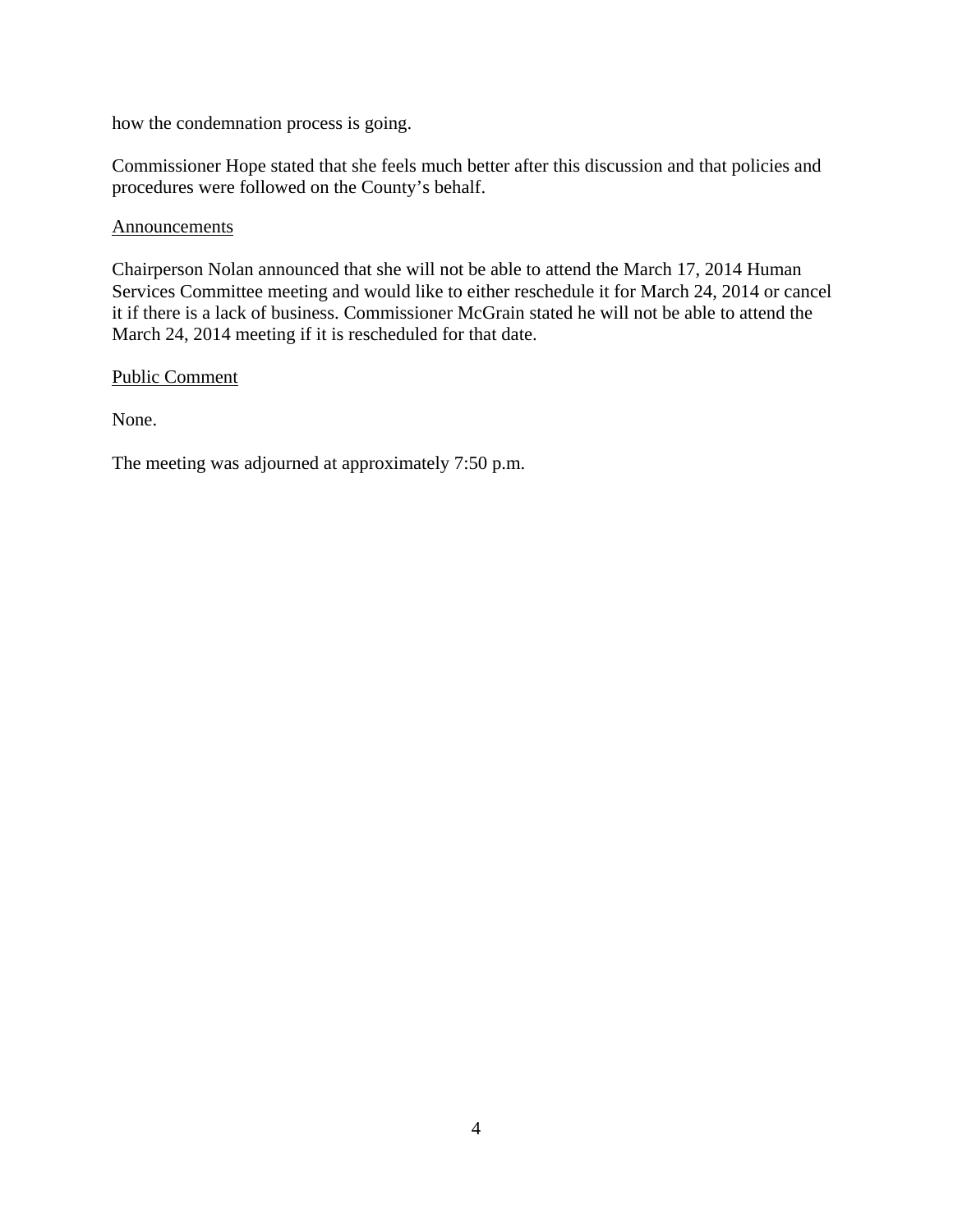# **MARCH 3, 2014 HUMAN SERVICES AGENDA STAFF REVIEW SUMMARY**

#### **ACTION ITEMS:**

#### **The Deputy Controller is recommending approval of the following resolutions**

*1. Facilities Department - Resolution Authorizing Entering into a Contract with the Architectural and Engineering Firm of Hobbs and Black to Provide Architectural and Engineering Services for the Ingham County Community Health Center (McLaren) Renovation Project* 

This resolution authorizes a contract with the architectural and engineering firm of Hobbs and Black to provide architectural and engineering services for the Ingham County Community Health Center (McLaren) renovation project. Although Hobbs and Black submitted the second lowest bid, they were chosen after going through a competitive bidding process and have the recommendation of both the Purchasing and Facilities Departments. They are a registered, local vendor and have the most experience with health care facilities. The architectural and engineering services for the renovations project will be performed for a not to exceed cost of \$58,380.

#### *2. Health Department*

*a. Resolution to Extend the Agreement with Edward W. Sparrow Hospital Association for Physician and Medical Direction Services for Women's Health* 

This resolution extends the agreement with Sparrow Hospital for Physician and Medical Direction Services for the Ingham Community Health Center's Women's Health Center. The current agreement, which secures specialized physician services and a part-time medical director for Ingham Community Health Centers' Women's Health will expire on March 31, 2014. This resolution will extend the agreement from April 1, 2014 through March 31, 2016. All other terms and conditions of the original agreement remain unchanged, including the Special Part-time Medical Director position (cost covered by Sparrow, including cost of liability coverage) for up to 988 hours at a rate of \$120.00 per hour (\$118,560 per year), and compensation of Sparrow Hospital of up to \$50,000 for physician services annually.

*b. Resolution to Authorize an Amendment to the Lease of the Facility at 5656 S. Cedar Street*  This resolution will authorize an amendment to the lease agreement between the County and Cedar IV, LLC to reflect a reduction of the total square footage of the Cedar Pointe facility lease from 14,672 to 9,396 square feet effective on May 1, 2014 and to adjust the monthly lease payment accordingly. All other terms of the lease agreement shall remain the same.

#### *c. Resolution to Extend the Agreement with Medical Staffing Network for Per Diem Professional Staffing for Medication Passing Services at the Ingham County Jail*

This resolution authorizes a one year extension of the per diem professional staffing agreement between the Health Department and the Medical Staffing Network for medication passing services at Ingham County Jail. The current agreement will expire on April 22, 2014. There is no change to the per diem professional rate schedule, and there are no changes to any other terms of the agreement.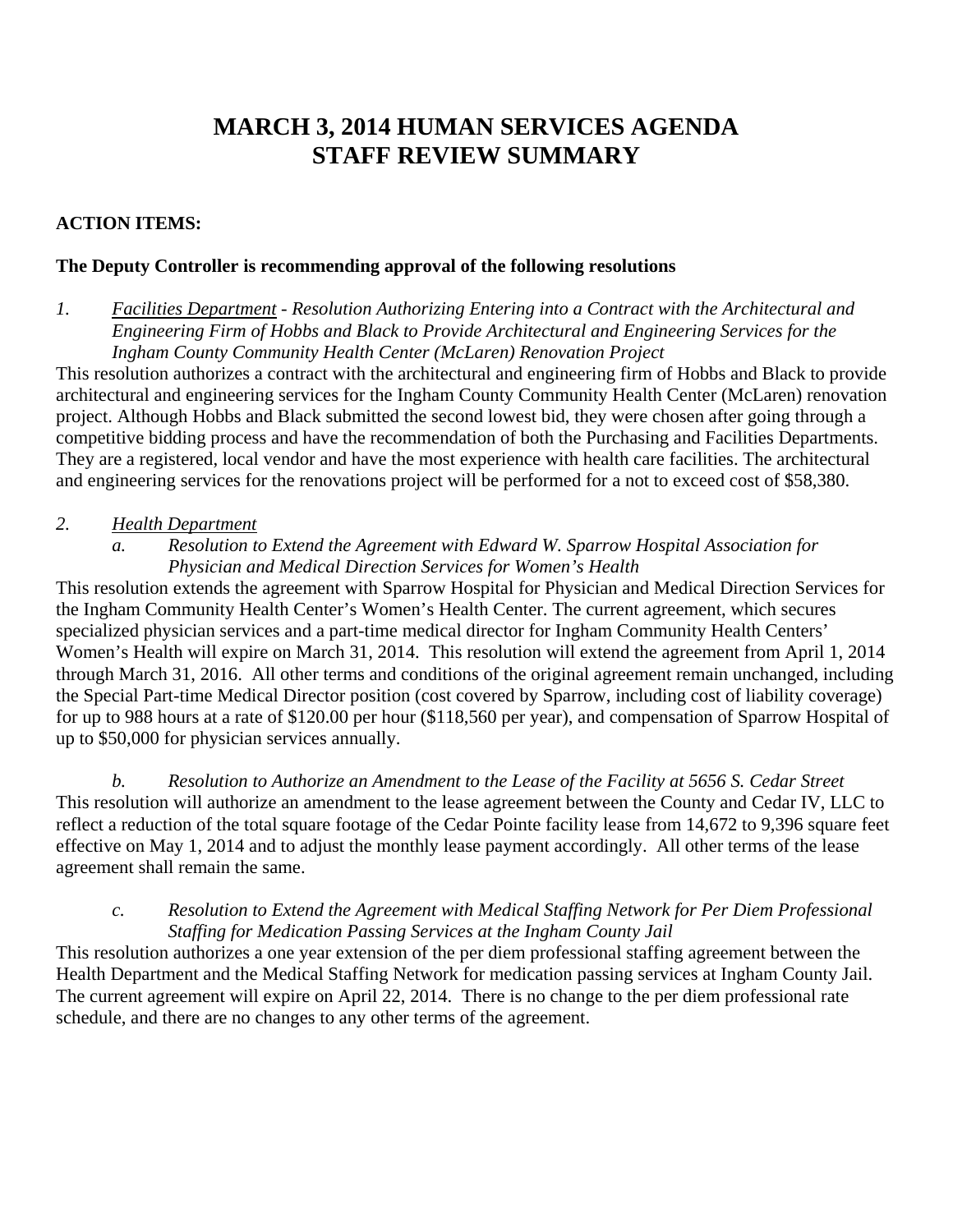#### *d. Resolution to Amend Resolution #12-285 to Authorize the Use of Grant Funds For Subcontract Services, Temporary Staff and Marketing and Media Needs*

This resolution utilizes grant funds from the Healthy Start Project to meet marketing and media needs by doing the following:

- 1) Subcontract agreement with Andrea Collier, Writing and Editing Consultant and Contractor. Andrea Collier has over 20 years of experience. Andrea will facilitate focus groups among the faith based community and will collect demographic characteristics, analyze the data, write a report of the analysis and disseminate the results to Healthy Start staff. She will also support the development of a Photo Voice project designed to showcase images and stories documented by Healthy Start participants to be published at a later date. The subcontract agreement shall be for the period of March 1, 2014 through May 31, 2014 for an amount up to \$12,000.
- 2) A temporary Public Health Advocate (UAW/D) .5 FTE be established for the duration of the grant.
- 3) A Temporary Health Educator (ICEA/PRO 7) .5 FTE be established for the duration of the grant.
- 4) An existing Public Health Nurse (Position #601151) shall be increased from .75 FTE to 1.0 FTE for the duration of the grant

A subcontract agreement for media, marketing, videography, Public Services Announcements (PSA's) and Transcription services to promote the Ingham County Healthy Start program and increase awareness through videography, PSA's , infomercials and transcription to be used for publication. An RFP will be developed for these services. The subcontract agreement shall be for the period of March 1, 2014 through May 31, 2014 for an amount up to \$40,000.

### **OTHER ITEMS:**

#### *2. Health Department*

#### *e. Discussion – Clinical Site Planning*

This item is on the agenda for the purpose of discussing a proposed new location for the Sparrow/St. Lawrence clinics.

3. *Board of Commissioners – Resolution Appointing the Ingham County Health Officer*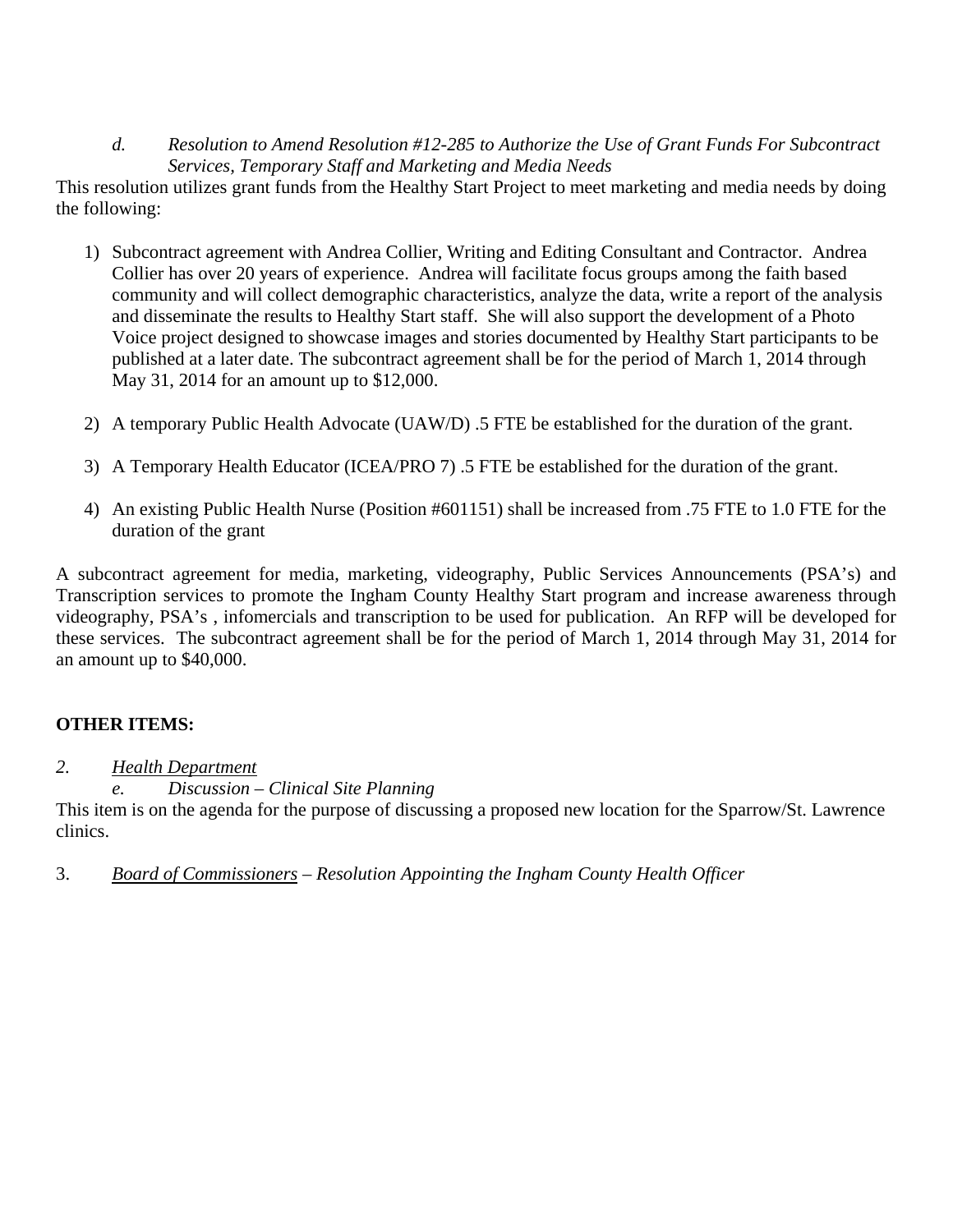**Agenda Item 1** 

#### **MEMORANDUM**

<span id="page-7-0"></span>TO: Human Services and Finance Committees

FROM: Rick Terrill, Facilities Director

DATE: February 19, 2014

SUBJECT: RESOLUTION AUTHORIZING ENTERING INTO A CONTRACT WITH THE ARCHITECTURAL AND ENGINEERING FIRM OF HOBBS AND BLACK TO PROVIDE ARCHITECTURAL AND ENGINEERING SERVICES FOR THE INGHAM COUNTY COMMUNITY HEALTH CENTER (McLAREN) RENOVATION PROJECT

The resolution before you authorizes entering into a contract with the architectural and engineering firm of Hobbs and Black to provide architectural and engineering services for the Ingham County Community Health Center (McLaren) renovation project.

The Health Department has been operating at capacity at each of its ten Community Health Centers and does not have the physical space needed to meet the growing demands of Ingham County residents.

Although Hobbs and Black submitted the second lowest bid, they were chosen after going through a competitive bidding process and have the recommendation of both the Purchasing and Facilities Departments. They are a registered local vendor and have the most experience with health care facilities.

The architectural and engineering services for the renovations project will be performed for a not to exceed cost of \$58,380.00.

The funds for this project are available within the CIP Line Item 511-60000-975000.

I recommend approval of this resolution.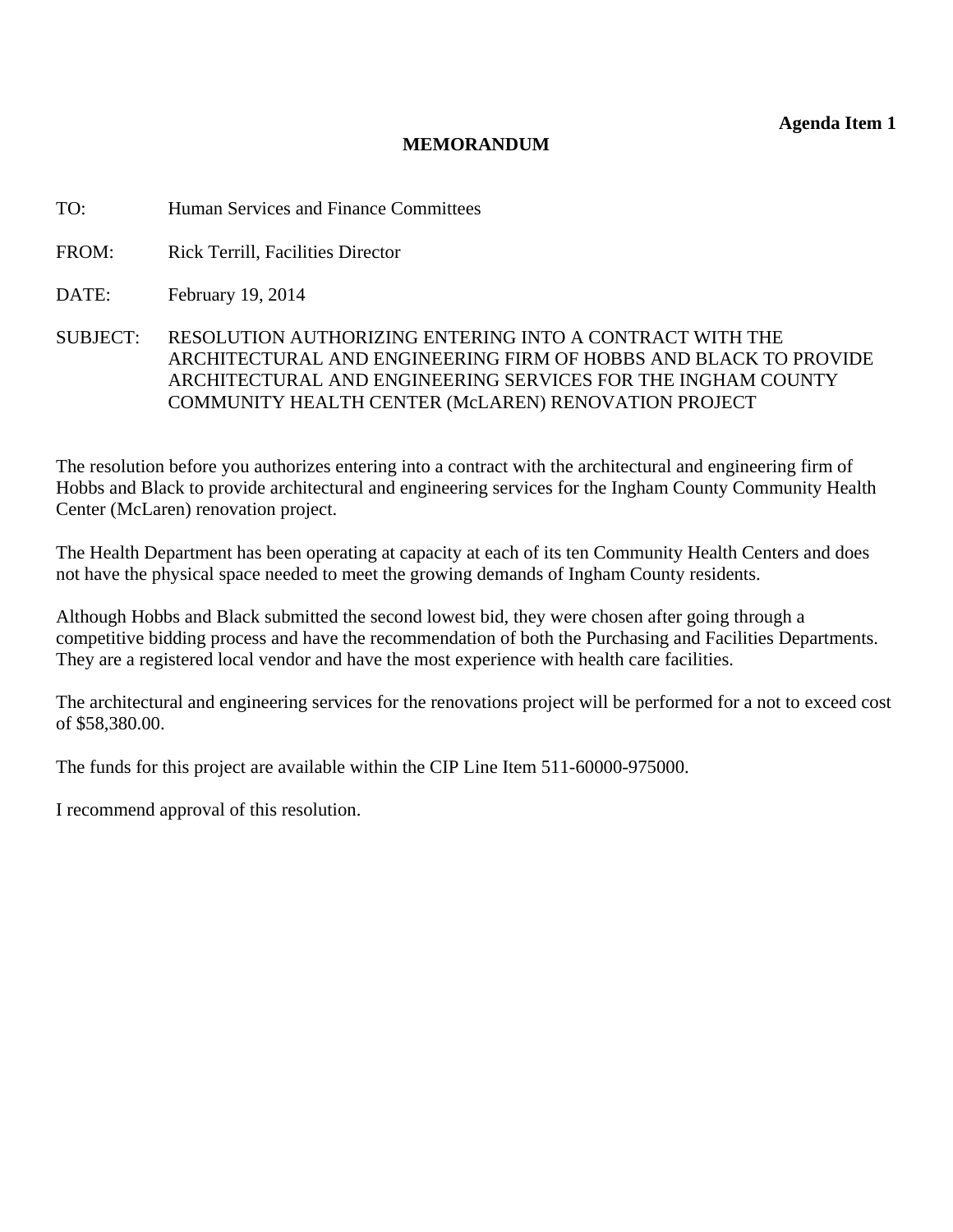#### **Agenda Item 1**

#### **MEMORANDUM**

| TO:      | Human Services and Finance Committees |
|----------|---------------------------------------|
| FROM:    | Jim Hudgins, Director of Purchasing   |
| DATE:    | February 20, 2014                     |
| SUBJECT: | A/E Services for McLaren Renovations  |

Project Description:

Proposals were sought from interested, qualified and experienced architectural & engineering (A&E) firms for the purpose of entering into a contract to assist the County in renovating the future Ingham Community Health Center located in Lansing, Michigan.

The successful A/E firm (Contractor) will be responsible for working directly with the Health Department and Facilities Department staff to evaluate the current conditions of and make recommendations for the facility. Work will meet all state, local and federal guidelines and standards. The Contractor will furnish all expertise, labor and resources for complete design and engineering services for the project in accordance with the requirements of the RFP and subsequent contract.

| <b>Proposal Summary:</b>  |     |           |  |
|---------------------------|-----|-----------|--|
| Vendors contacted:        | 82. | Local: 22 |  |
| Vendors Pre-bid Response: | -14 | Local: 6  |  |
| Vendors responding:       |     | Local: 3  |  |

|                             | <b>Phase I</b> $-$<br><b>Preliminary</b> |                                |              |                   |
|-----------------------------|------------------------------------------|--------------------------------|--------------|-------------------|
|                             | <b>Design</b>                            | <b>Phase II <math>-</math></b> |              |                   |
|                             | <b>Services</b>                          | <b>Construction</b>            | <b>Grand</b> |                   |
| <b>Company</b>              | <b>Cost</b>                              | <b>Services Cost</b>           | <b>Total</b> | Local             |
|                             |                                          |                                |              | Yes,              |
| <b>DLZ</b>                  | \$15,000                                 | \$34,000                       | \$49,000     | Lansing/Ingham    |
|                             |                                          |                                |              | Yes.              |
| Hobbs & Black               | \$7,900                                  | \$50,480                       | \$58,380     | Lansing/Ingham    |
| Mayottegroup                |                                          |                                |              |                   |
| Architects                  | \$20,410                                 | \$48,530                       | \$68,940     | No, Lansing/Eaton |
| <b>Straub Pettitt Yaste</b> | \$32,250                                 | \$44,250                       | \$76,500     | No, Clawson       |
|                             |                                          |                                |              | Yes,              |
| Bergmann                    |                                          |                                |              | East              |
| Associates                  | \$39,200                                 | \$109,030                      | \$148,230    | Lansing/Ingham    |

#### Local Vendors Not Responding

Keystone Design, Lansing (local vendor) will not be bidding. Reason: Unable to attend the mandatory pre-bid meeting.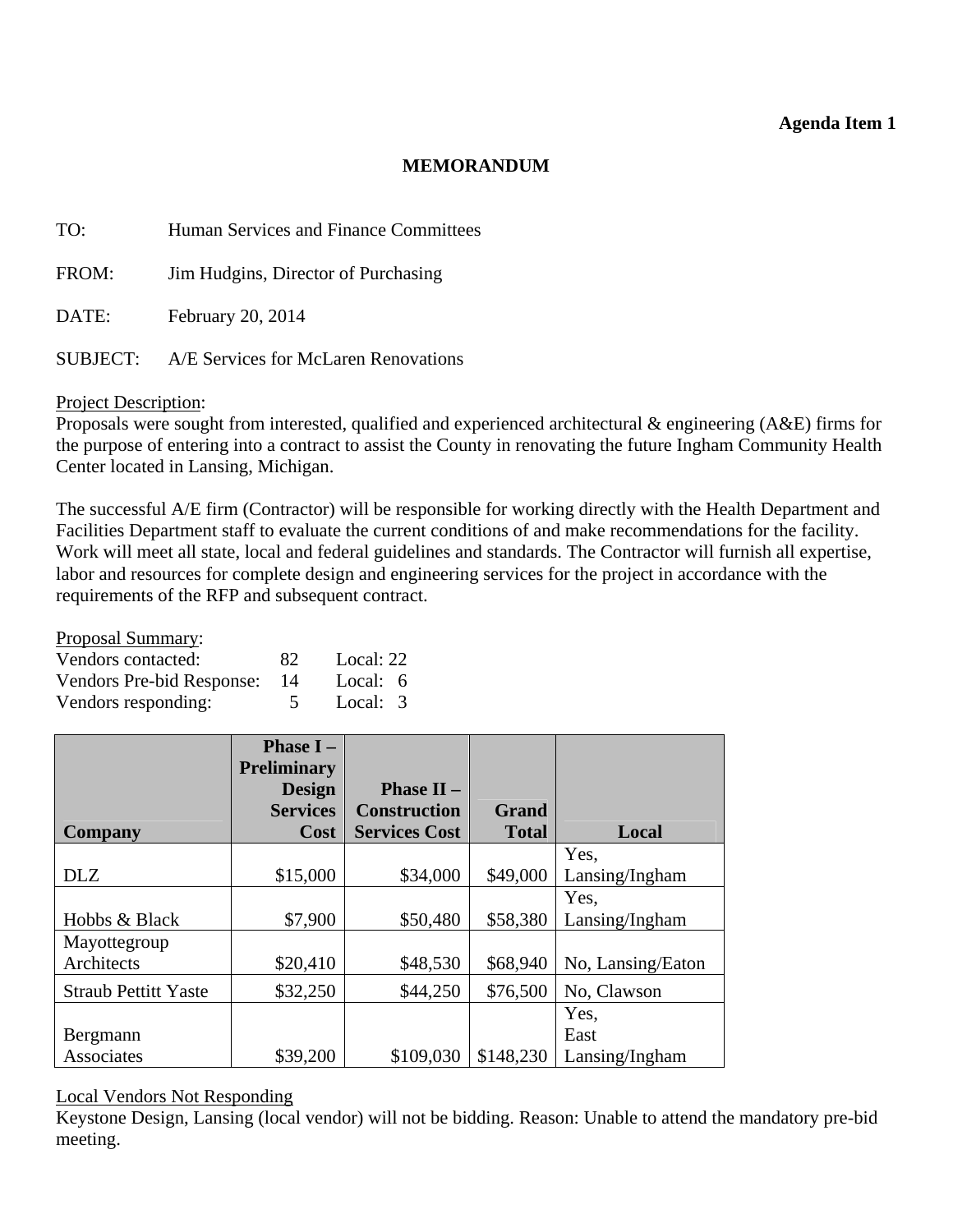#### Other Vendors Not Responding

Wigen Tincknell Meyer & Associates Architects & Planners, Saginaw, MI will not be bidding. Reason: "We cite the fact that team members best suited for this project are committed to other work at this time and we are unable to schedule them to serve you. It would not be fair to you to propose something that we cannot followthrough on."

Integrated Architecture, Grand Rapids, MI will not be bidding: Reason: Commitments to current clients preclude them from being able to devote staff to the project at this time.

#### Late

Albert Kahn Associates – arrived late 11:27 am – bid not accepted.

#### Recommendation:

The Evaluation Committee recommends awarding a contract to Hobbs and Black in an amount not to exceed \$58,380.

In addition to submitting a responsive proposal, Hobbs and Black is a local vendor, is licensed and insured, has a wealth of other relevant experience working on projects of similar size and scope, and has previous experience working with the County. DLZ, while proving the lowest cost proposal, lacked the necessary health care facility experience required for this important project.

#### Advertisement:

The RFP was advertised in the Lansing State Journal, City Pulse and posted on the Purchasing Department Web Page.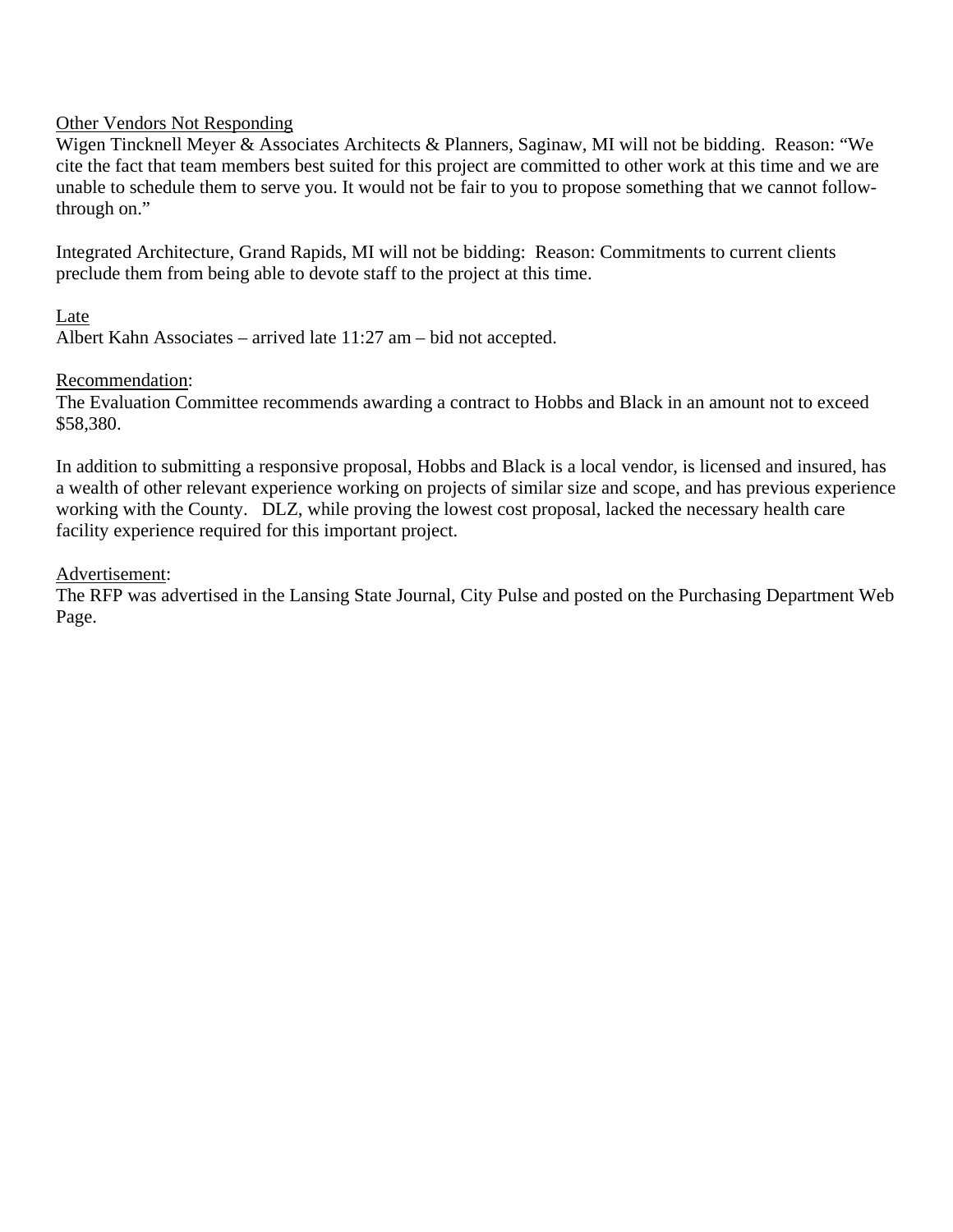Introduced by the Human Services and Finance Committees of the:

#### INGHAM COUNTY BOARD OF COMMISSIONERS

#### **RESOLUTION AUTHORIZING ENTERING INTO A CONTRACT WITH THE ARCHITECTURAL AND ENGINEERING FIRM OF HOBBS AND BLACK TO PROVIDE ARCHITECTURAL AND ENGINEERING SERVICES FOR THE INGHAM COUNTY COMMUNITY HEALTH CENTER (MCLAREN) RENOVATION PROJECT**

 WHEREAS, the Health Department has been operating at capacity at each of its ten Community Health Centers; and

WHEREAS, these centers have not had the physical space to meet the growing demands of Ingham County residents; and

WHEREAS, although Hobbs and Black submitted the second lowest bid, they are a local registered vendor and have the most experience with health care facilities; and

WHEREAS, the Purchasing Department submitted proposals and after careful review of the bids, it is the recommendation of both the Purchasing and Facilities Departments to award a contract to Hobbs and Black to provide architectural and engineering services for the Ingham County Community Health Center (McLaren) renovation project, in the amount of \$58,380.00; and

WHEREAS, the funds for this project are available within the CIP Line Item 511-60000-975000.

THEREFORE BE IT RESOLVED, the Ingham County Board of Commissioners hereby authorizes entering into a contract with Hobbs and Black, 117 East Allegan Street, Lansing, Michigan 48933 to provide architectural and engineering services for the Ingham County Community Health Center (McLaren) renovation project for a not to exceed cost of \$58,380.00.

BE IT FURTHER RESOLVED, the Ingham County Board of Commissioners authorizes the Board Chairperson to sign any necessary documents that are consistent with this resolution and approved as to form by the County Attorney.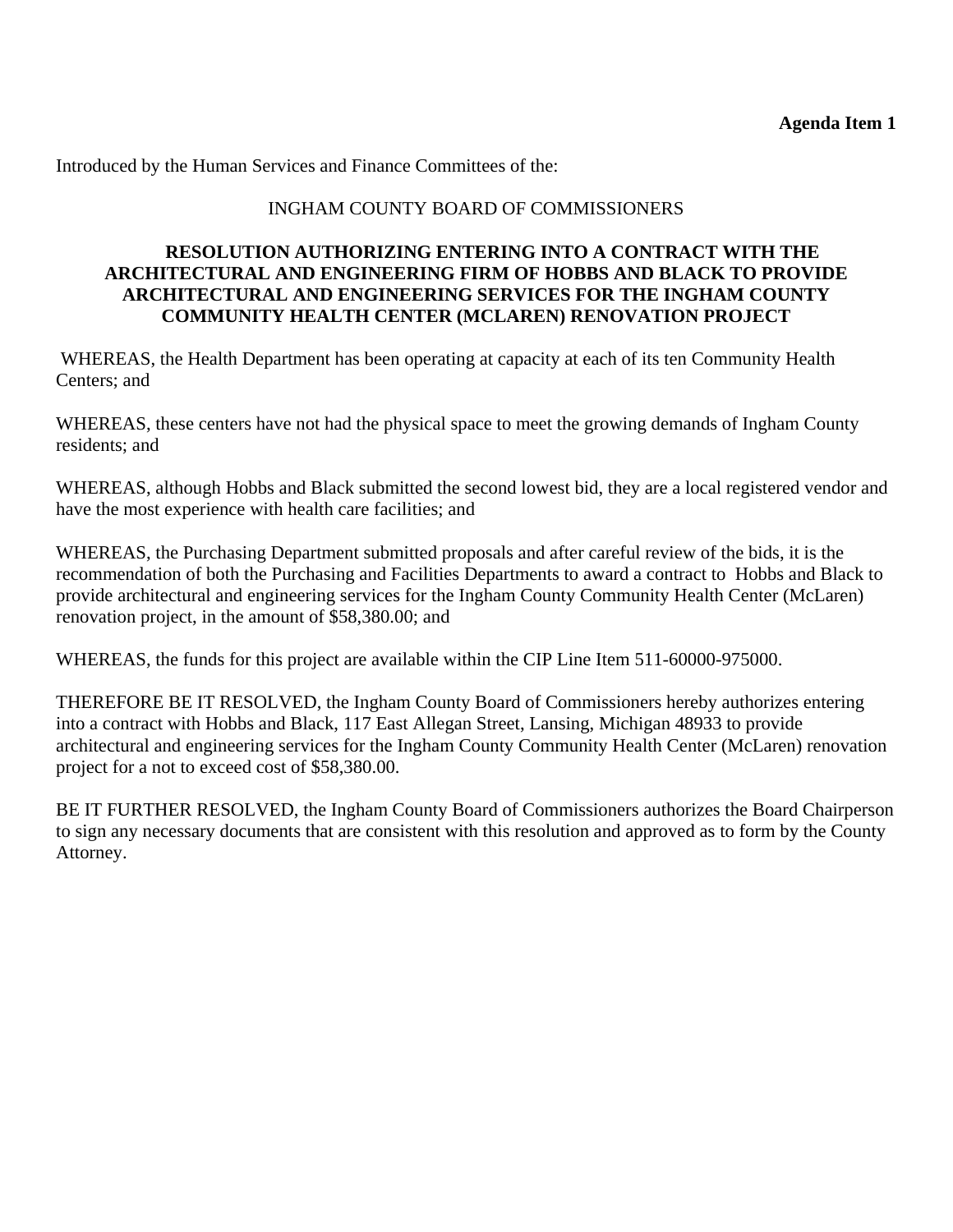## MEMORANDUM

<span id="page-11-0"></span>

| TO:   | Human Services Committee<br><b>Finance Committee</b>                                                                                                       |
|-------|------------------------------------------------------------------------------------------------------------------------------------------------------------|
| FROM: | Nancy Hayward, MPH, RN, Acting Health Officer                                                                                                              |
| DATE: | February 25, 2014                                                                                                                                          |
| RE:   | Resolution to Extend the Agreement with Edward W. Sparrow Hospital Association for<br>Physician Services and Medical Direction Services for Women's Health |

Attached is a resolution to extend the agreement between the Health Department and the Edward W. Sparrow Hospital Association for Physician and Medical Direction Services for the Ingham Community Health Center's Women's Health Center.

The current agreement, which secures specialized physician services and a part-time medical director for Ingham Community Health Centers' Women's Health will expire on March 31, 2014. This resolution will extend the agreement from April 1, 2014 through March 31, 2016.

I recommend that the Ingham County Board of Commissioners authorize this resolution to extend the agreement with Edward W. Sparrow Hospital Association for physician and medical direction services for Women's Health.

c: John Jacobs, w/attachment Barbara Watts Mastin, w/attachment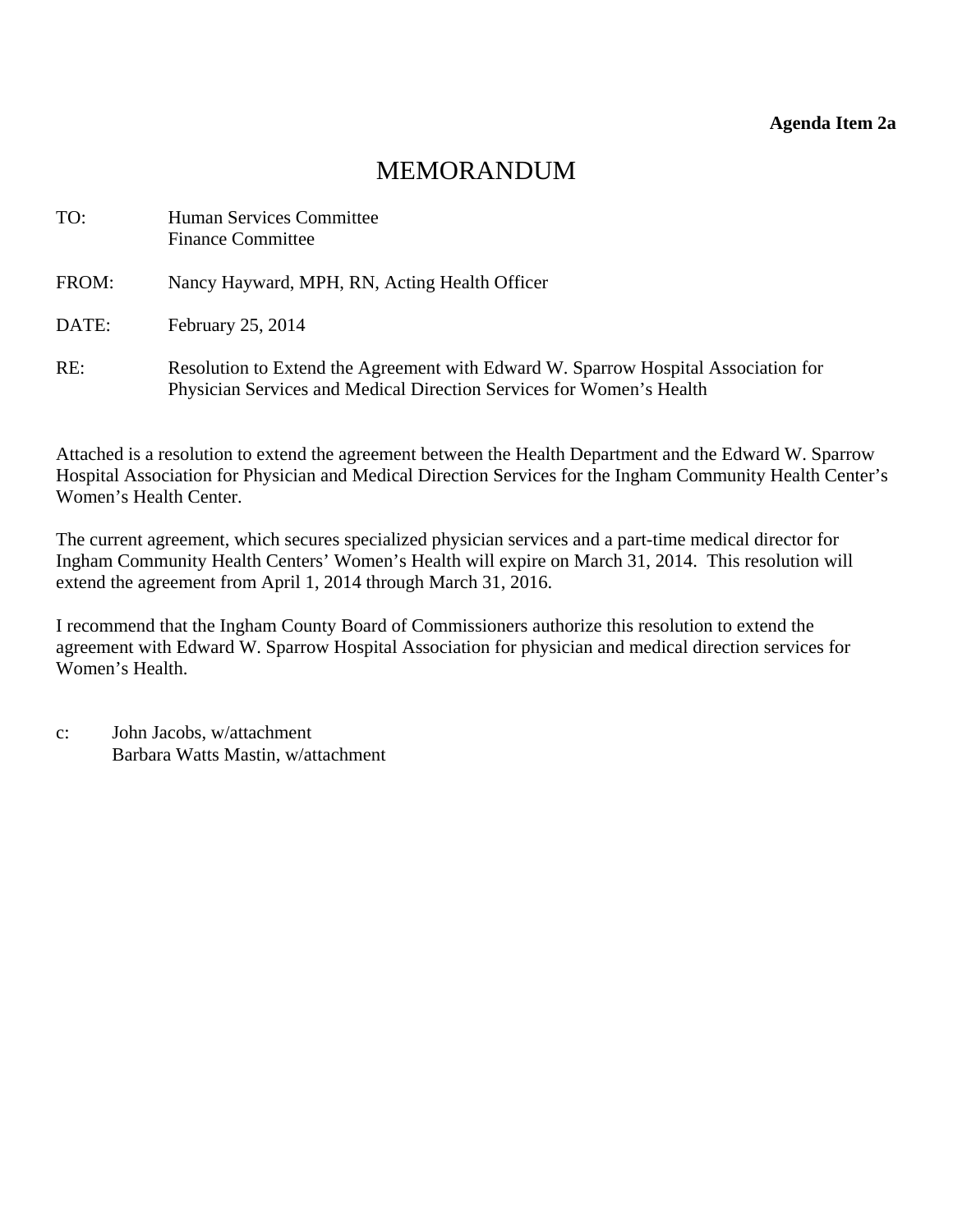Introduced by the Human Services and Finance Committees of the:

#### INGHAM COUNTY BOARD OF COMMISSIONERS

#### **RESOLUTION TO EXTEND THE AGREEMENT WITH EDWARD W. SPARROW HOSPITAL ASSOCIATION FOR PHYSICIAN AND MEDICAL DIRECTION SERVICES FOR WOMEN'S HEALTH**

WHEREAS, in Resolution #13-139 an agreement was authorized between the Health Department and Edward W. Sparrow Hospital Association (Sparrow) for physician services and part-time medical direction for the Ingham Community Health Centers' Women's Health Services (Women's Health) for the period April 1, 2013 through March 31, 2014; and

WHEREAS, the Health Department and Sparrow would like to extend the term of this agreement from April 1, 2014 through March 31, 2016; and

WHEREAS, there are no other changes to the terms of the agreement or compensation rates; and

WHEREAS, the Community Health Center Board of Directors has reviewed and supports this extension of the physician services and medical direction agreement with Sparrow; and

WHEREAS, the Acting Health Officer recommends that the Board of Commissioners authorize an extension of the physician services and medical direction agreement with Sparrow Hospital Association.

THEREFORE BE IT RESOLVED, that the Board of Commissioners authorizes an extension to the agreement between the Health Department and Sparrow Hospital Association for physician services and medical direction for the Women's Health Center for the period of April 1, 2014 through March 31, 2016.

BE IT FURTHER RESOLVED, that all other terms of the agreement and compensation rates shall remain unchanged.

BE IT FURTHER RESOLVED, that the Controller/Administrator is authorized to make the necessary budget adjustments in the Health Department's Budget.

BE IT FURTHER RESOLVED, that the Chairperson of the Board of Commissioners is hereby authorized to sign the necessary contract documents on behalf of the County after approval as to form by the County Attorney.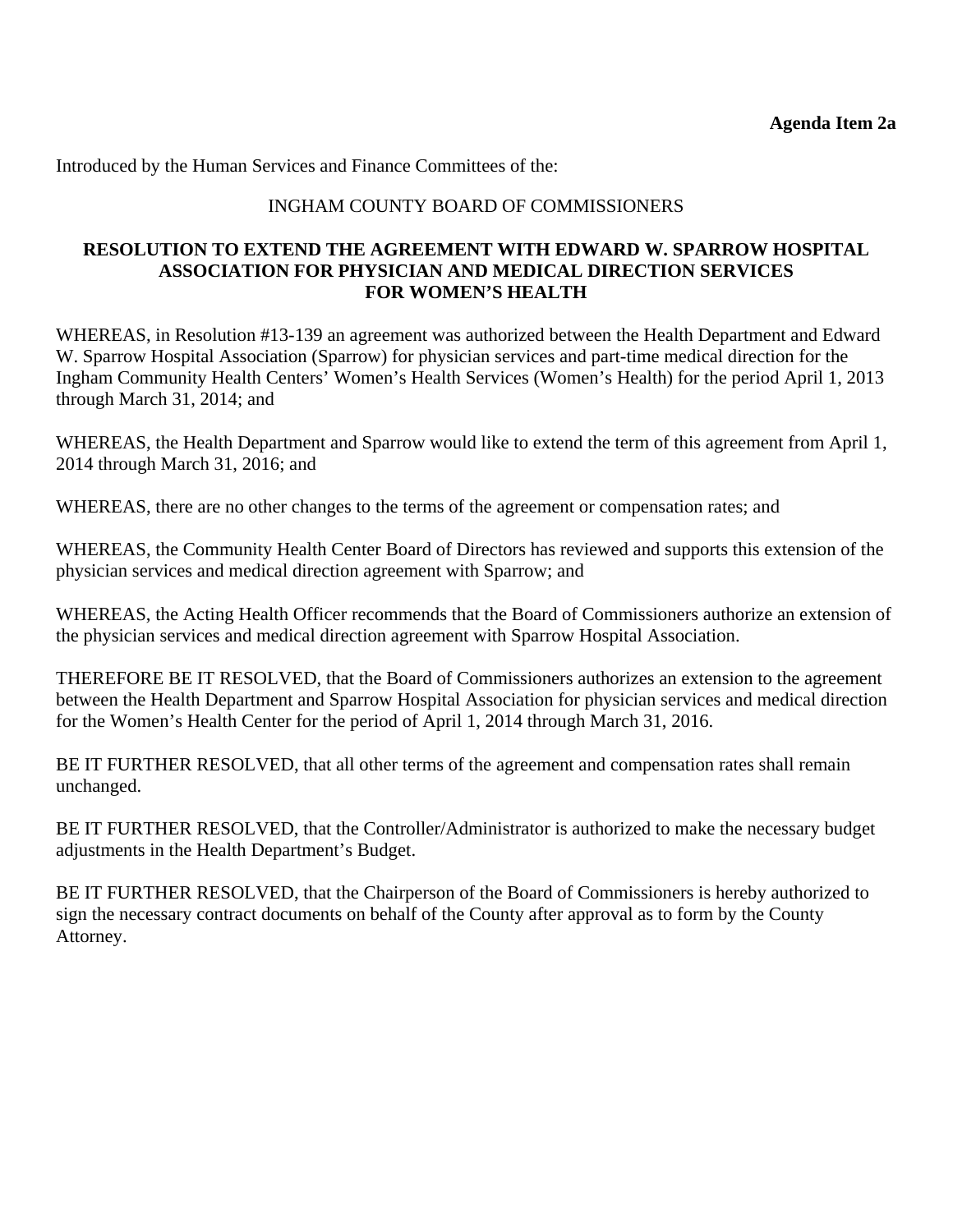### MEMORANDUM

<span id="page-13-0"></span>

| TO:   | Human Services Committee<br><b>Finance Committee</b>                                     |
|-------|------------------------------------------------------------------------------------------|
| FROM: | Nancy Hayward, MPH, RN, Acting Health Officer                                            |
| DATE: | February 25, 2014                                                                        |
| RE:   | Resolution Authorizing an Amendment to the Lease of the Facility at 5656 S. Cedar Street |

Ingham County currently leases 14,672 square feet of the Cedar Pointe facility located at 5656 South Cedar Street in Lansing to house some of the administrative functions of the Health Department, including Ingham Community Health Center Administration. This is a resolution to authorize an amendment to the lease agreement between Ingham County and Cedar IV, LLC for the Cedar Pointe facility.

The Health Department is in the process of down-sizing its operations at Cedar Pointe from 14,672 square feet to a total 9,396 square feet effective May 1, 2014 through the remaining term of the lease, October 31, 2015. This is due to the elimination of Health Plan Management Services (HPMS). The Health Department has provided formal notice to Cedar IV, LLC that effective May 1, 2014 approximately 6005 square feet of space currently leased by the County will be turned back to Cedar IV, LLC for re-leasing and 729 additional square feet of space, currently being leased by the Ingham Health Plan Corporation, will be absorbed into the County's lease. This reorganization and downsizing of space will collapse the Health Department's remaining functions at Cedar Pointe into the southern part of the building, freeing the northern section of the building for re-lease by Cedar IV, LLC.

This resolution will authorize an amendment to the lease agreement between the County and Cedar IV, LLC to reflect a reduction of the total square footage of the Cedar Pointe facility lease from 14,672 to 9,396 square feet effective on May 1, 2014 and to adjust the monthly lease payment accordingly. All other terms of the lease agreement shall remain the same.

I recommend that the Ingham County Board of Commissioners authorize this amendment to the lease agreement between the County and Cedar IV, LLC for the Cedar Pointe Facility located at 5656 South Cedar Street in Lansing.

c: John Jacobs, w/attachment Barbara Watts Mastin, w/attachment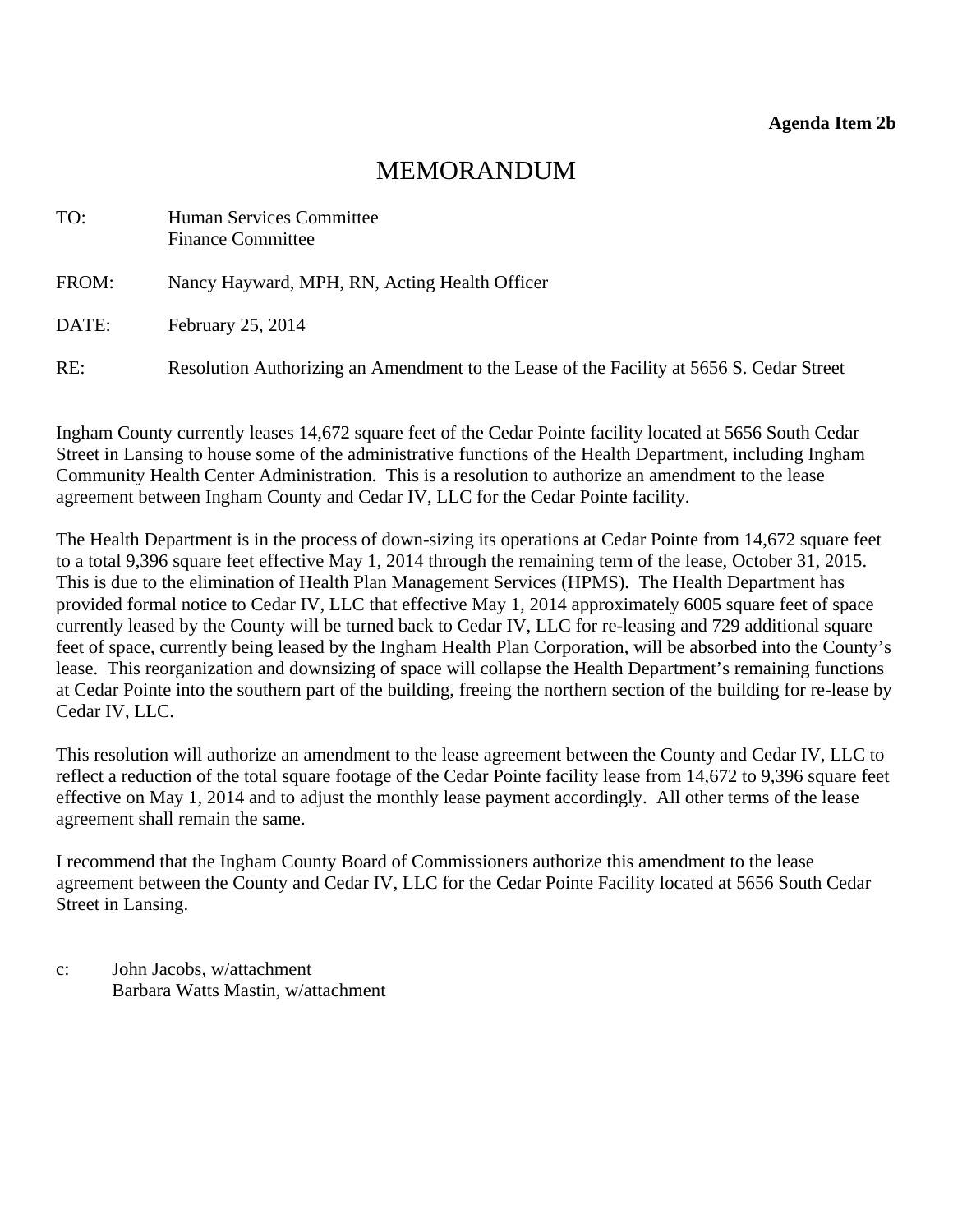Introduced by the Human Services and Finance Committees of the:

#### INGHAM COUNTY BOARD OF COMMISSIONERS

#### **RESOLUTION TO AUTHORIZE AN AMENDMENT TO THE LEASE OF THE FACILITY AT 5656 S. CEDAR STREET**

WHEREAS, Ingham County currently leases 14,672 square feet of the facility located at 5656 South Cedar Street in Lansing from Cedar IV, LLC; and

WHEREAS, the facility located at 5656 South Cedar Street in Lansing, known as Cedar Pointe, houses certain administrative functions of the Health Department, including Ingham Community Health Center Administration; and

WHEREAS, the Health Department will be down-sizing its operations at Cedar Pointe from 14,672 square feet to a total 9,396 square feet effective May 1, 2014 through the remaining term of the lease, through October 15, 2015; and

WHEREAS, formal notice has been provided to Cedar IV, LLC that effective May 1, 2014 approximately 6005 square feet of space currently leased by the County will be turned back to Cedar IV, LLC for re-leasing and 729 additional square feet of space, currently being leased by Ingham Health Plan Corporation, will be absorbed into the County's lease; and

WHEREAS, an amendment to the lease agreement between the County and Cedar IV, LLC is necessary to reduce the total square footage to be leased by the County to 9,396 square feet; and

WHEREAS, there will be no change to the cost per square foot, however the monthly lease payment will decrease accordingly effective May 1, 2014 to the following:

May 1, 2014 – Oct 31, 2014: 9,396 sq ft x  $$12.73/sq$  ft/yr  $\div 12 \text{ mos} = $9,967.59/\text{month}$ Nov 1, 2014 – Oct 31, 2015: 9,396 sq ft x  $$13.11/sq$  ft/yr  $\div 12 \text{ mos} = $10,265.13/\text{month}$ 

WHEREAS, all other terms of the lease agreement shall remain the same; and

WHEREAS, the Ingham Community Health Center Board has reviewed and supports this resolution to amend the lease agreement between Ingham County and Cedar IV, LLC for the facility located at 5656 South Cedar Street in Lansing.

THEREFORE BE IT RESOLVED, that the lease agreement between Ingham County and Cedar IV, LLC for the facility located at 5656 South Cedar Street in Lansing (Cedar Pointe) shall be amended to reflect a reduction of the total square footage leased by the County from 14,672 square feet to 9,396 square feet effective May 1, 2014.

BE IT FURTHER RESOLVED, that the amendment to the lease agreement shall reduce the monthly rental payment accordingly to be paid by the County to Cedar IV, LLC effective May 1, 2014 to the following: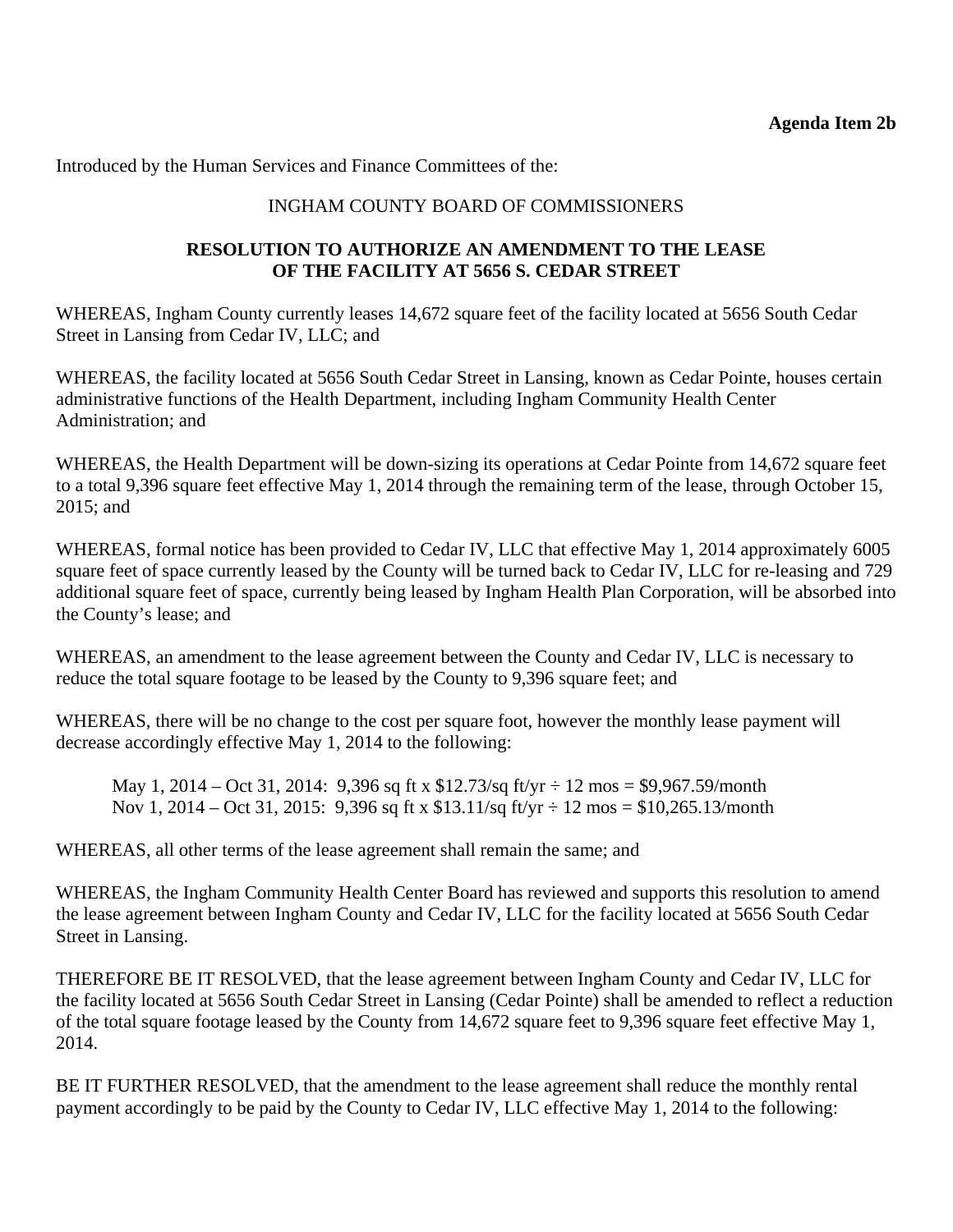May 1, 2014 – Oct 31, 2014: 9,396 sq ft x \$12.73/sq ft/yr ÷ 12 mos = \$9,967.59/month Nov 1, 2014 – Oct 31, 2015: 9,396 sq ft x \$13.11/sq ft/yr ÷ 12 mos = \$10,265.13/month

BE IT FURTHER RESOLVED that all other terms of the lease agreement shall remain unchanged.

BE IT FURTHER RESOLVED, that the Chairperson of the Board of Commissioners is hereby authorized to sign the necessary contract documents on behalf of the County after approval as to form by the County Attorney.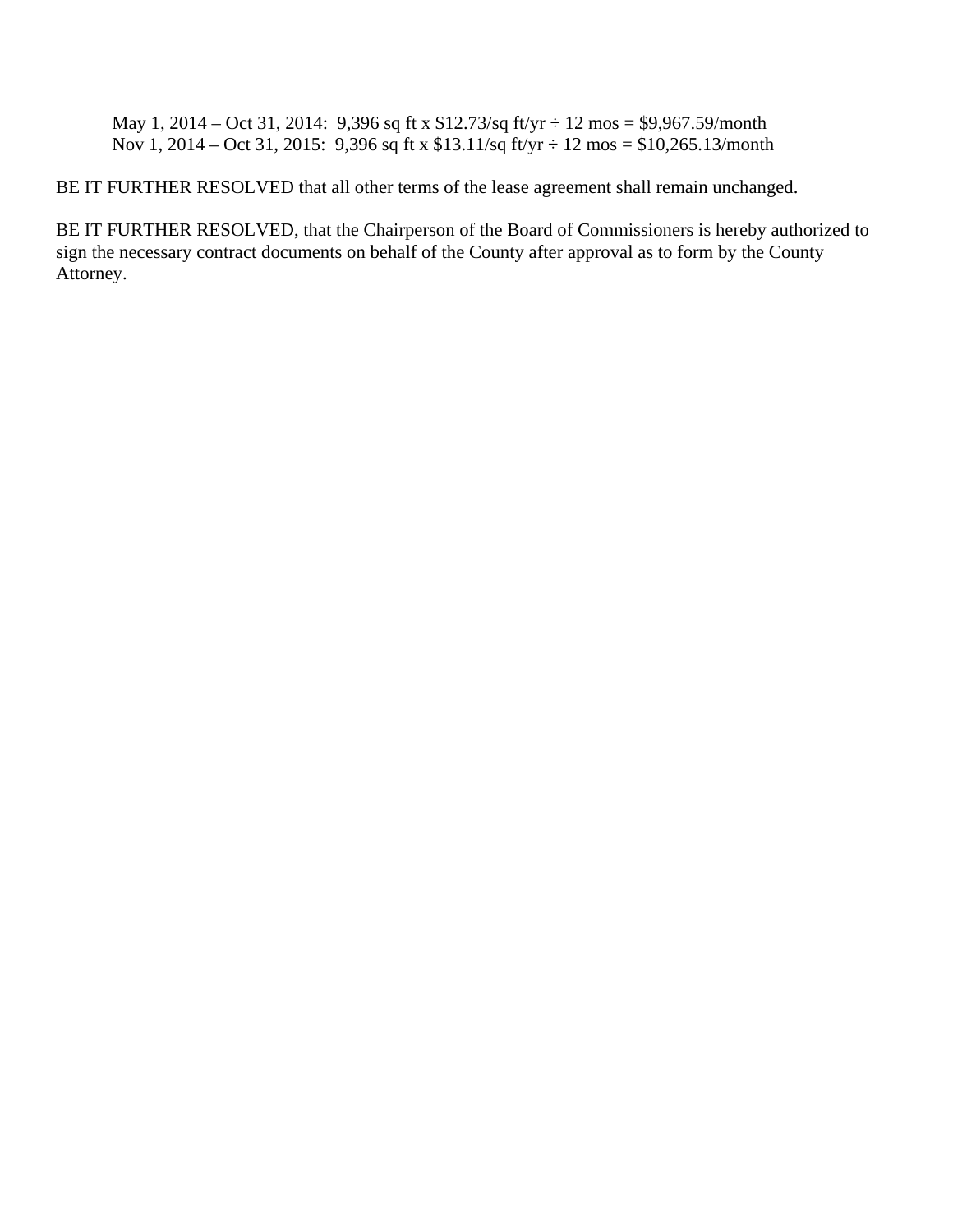## MEMORANDUM

<span id="page-16-0"></span>

| TO:   | Human Services Committee<br><b>Finance Committee</b>                                                                                                             |
|-------|------------------------------------------------------------------------------------------------------------------------------------------------------------------|
| FROM: | Nancy Hayward, MPH, RN, Acting Health Officer                                                                                                                    |
| DATE: | February 25, 2014                                                                                                                                                |
| RE:   | Resolution to Extend the Agreement with Medical Staffing Network for Per Diem Professional<br>Staffing for Medication Passing Services at the Ingham County Jail |

This is a resolution to authorize a one year extension of the per diem professional staffing agreement between the Health Department and the Medical Staffing Network for medication passing services at Ingham County Jail.

In resolution #13-166, the Ingham County Board of Commissioners authorized an agreement with a vendor for per diem professional staffing to provide medication passing services at the Ingham County Jail. As a result, the Health Department entered a one year agreement with Medical Staffing Network for per diem professional staffing services. This Agreement will expire on April 22, 2014.

Attached is a resolution to authorize a one year extension of the agreement from April 23, 2014 through April 22, 2015. There is no change to the per diem professional rate schedule, and there are no changes to any other terms of the agreement.

I recommend that the Ingham County Board of Commissioners authorize this resolution to extend the agreement between the Health Department and Medical Staffing Network for per diem professional staffing for medication passing services at the Ingham County Jail.

c: John Jacobs, w/attachment Barbara Watts Mastin, w/attachment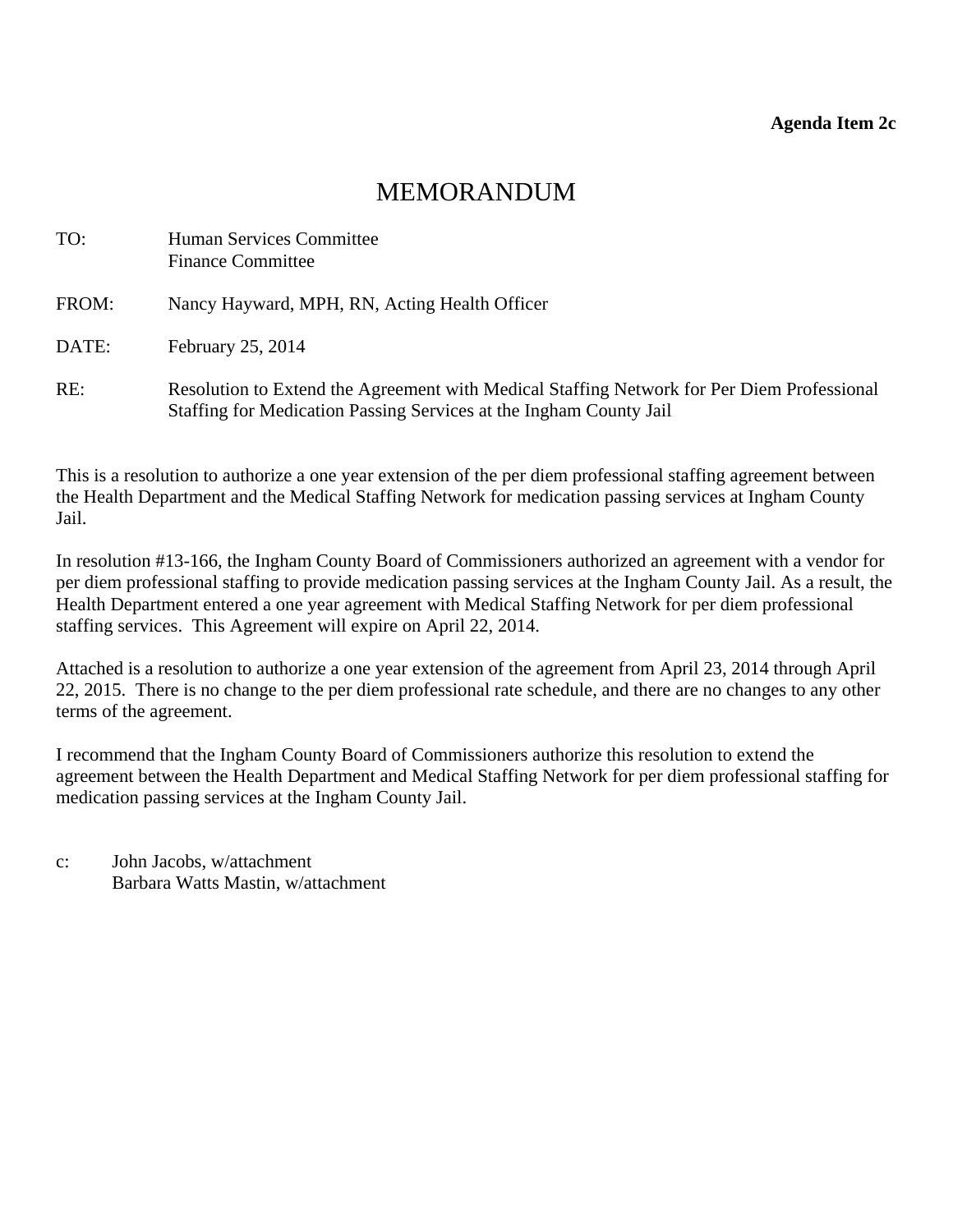Introduced by the Human Services and Finance Committees of the:

#### INGHAM COUNTY BOARD OF COMMISSIONERS

#### **RESOLUTION TO EXTEND THE AGREEMENT WITH MEDICAL STAFFING NETWORK FOR PER DIEM PROFESSIONAL STAFFING FOR MEDICATION PASSING SERVICES AT THE INGHAM COUNTY JAIL**

WHEREAS, in Resolution #13-166 the Ingham County Board of Commissioners authorized the an agreement with a vendor to provide medication passing services at the Ingham County Jail; and

WHEREAS, the Health Department entered into a per diem professional staffing agreement with Medical Staffing Network for medication passing services at the Ingham County Jail; and

WHEREAS, medication passing is a necessity in the delivery of high quality and efficient health care services to jail inmates; and

WHEREAS, the Medical Staffing Network provides the Health Department per diem professionals for the daily staffing assignments necessary for medication passing services at the Ingham County Jail; and

WHEREAS, the agreement with Medical Staffing Network will expire on April 22, 2014; and

WHEREAS, the Acting Health Officer recommends an extension of the agreement with Medical Staffing Network for per diem professional staffing for medication passing services at the Ingham County Jail.

THEREFORE BE IT RESOLVED, that the agreement with Medical Staffing Network for per diem professional staffing for medication passing services at the Ingham County Jail be extended for the period of April 23, 2014 through April 22, 2015.

BE IT FURTHER RESOLVED, that the agreement be extended with no changes to the Per Diem Professionals Rate Schedule.

BE IT FURTHER RESOLVED, that all other terms of the agreement shall remain unchanged.

BE IT FURTHER RESOLVED, that the Chairperson of the Board of Commissioners is hereby authorized to sign the necessary contract documents on behalf of the County after approval as to form by the County Attorney.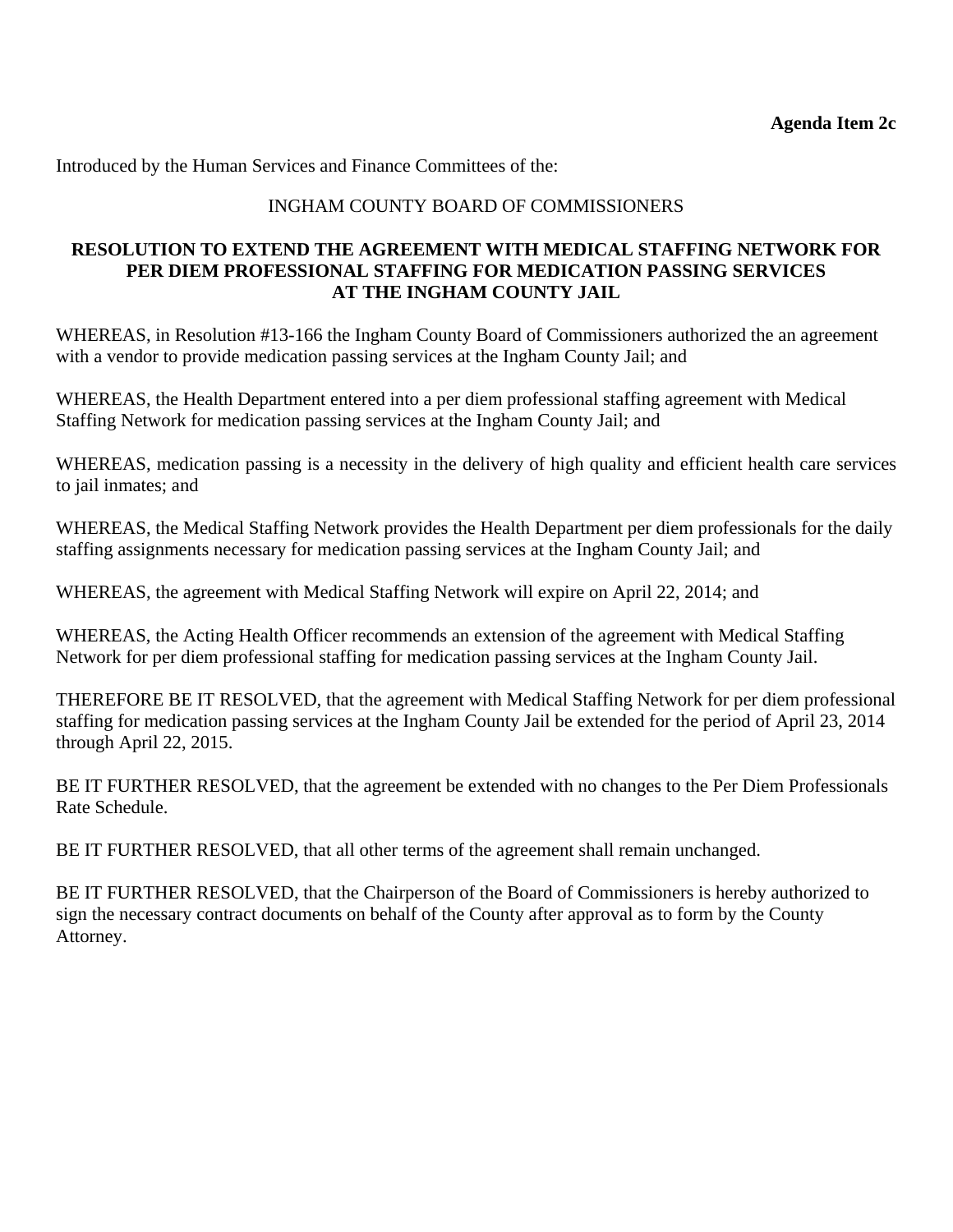### **MEMORANDUM**

<span id="page-18-0"></span>

| TO:   | <b>Human Services Committee</b><br><b>County Services Committee</b><br><b>Finance Committee</b> |
|-------|-------------------------------------------------------------------------------------------------|
| FROM: | Nancy Hayward, MPH, RN, Acting Health Officer                                                   |
| DATE: | February 20, 2014                                                                               |
| RE:   | <b>Authorization to Amend Resolution #12-285</b>                                                |

Resolution #12-285 authorized a grant agreement from the U.S. Department of Health and Human Services (HHS), Division of Health Resources and Services Administration (HRSA) in support of the Healthy Start Project. The Health Department was awarded an amount of up to \$965,000 for the period June 1, 2012 through May 31, 2014.

The Health Department's Healthy Start Project is designed to reduce infant mortality and disparities in infant mortality for African Americans living in Ingham County, Michigan. This project is heavily focused on outreach in the community. During the initial budget development we underestimated the necessary costs for marketing and media to address the disparities and lack of awareness related to infant mortality.

The following activities need to be authorized in order to meet the marketing and media needs using these grant funds:

- 5) Subcontract agreement with Andrea Collier, Writing and Editing Consultant and Contractor. Andrea Collier has over 20 years of experience. Andrea will facilitate focus groups among the faith based community and will collect demographic characteristics, analyze the data, write a report of the analysis and disseminate the results to Healthy Start staff. She will also support the development of a Photo Voice project designed to showcase images and stories documented by Healthy Start participants to be published at a later date. The subcontract agreement shall be for the period of March 1, 2014 through May 31, 2014 for an amount up to \$12,000.
- 6) A temporary Public Health Advocate (UAW/D) .5 FTE be established for the duration of the grant.
- 7) A Temporary Health Educator (ICEA/PRO 7) .5 FTE be established for the duration of the grant.
- 8) An existing Public Health Nurse (Position #601151) shall be increased from .75 FTE to 1.0 FTE for the duration of the grant
- 9) A subcontract agreement for media, marketing, videography, Public Services Announcements (PSA's) and Transcription services to promote the Ingham County Healthy Start program and increase awareness through videography, PSA's , infomercials and transcription to be used for publication. An RFP will be developed for these services. The subcontract agreement shall be for the period of March 1, 2014 through May 31, 2014 for an amount up to \$40,000.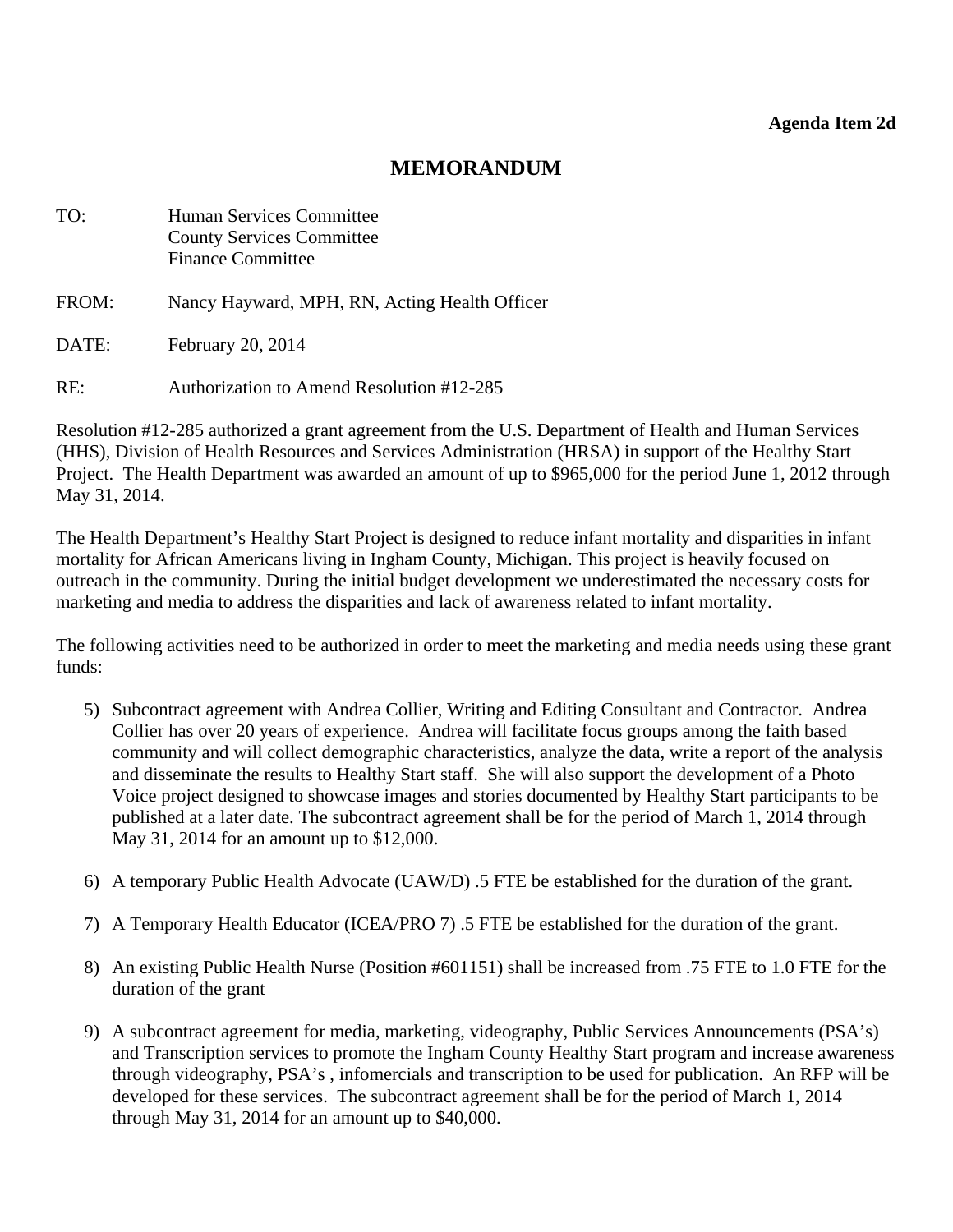I recommend that the Board of Commissioners authorize an amendment to resolution #12-285 to expend unspent funds and approve the subcontract agreements and temporary positions.

c: Eric Thelen w/attachment Regina Traylor w/attachment Sarah Bryant w/attachment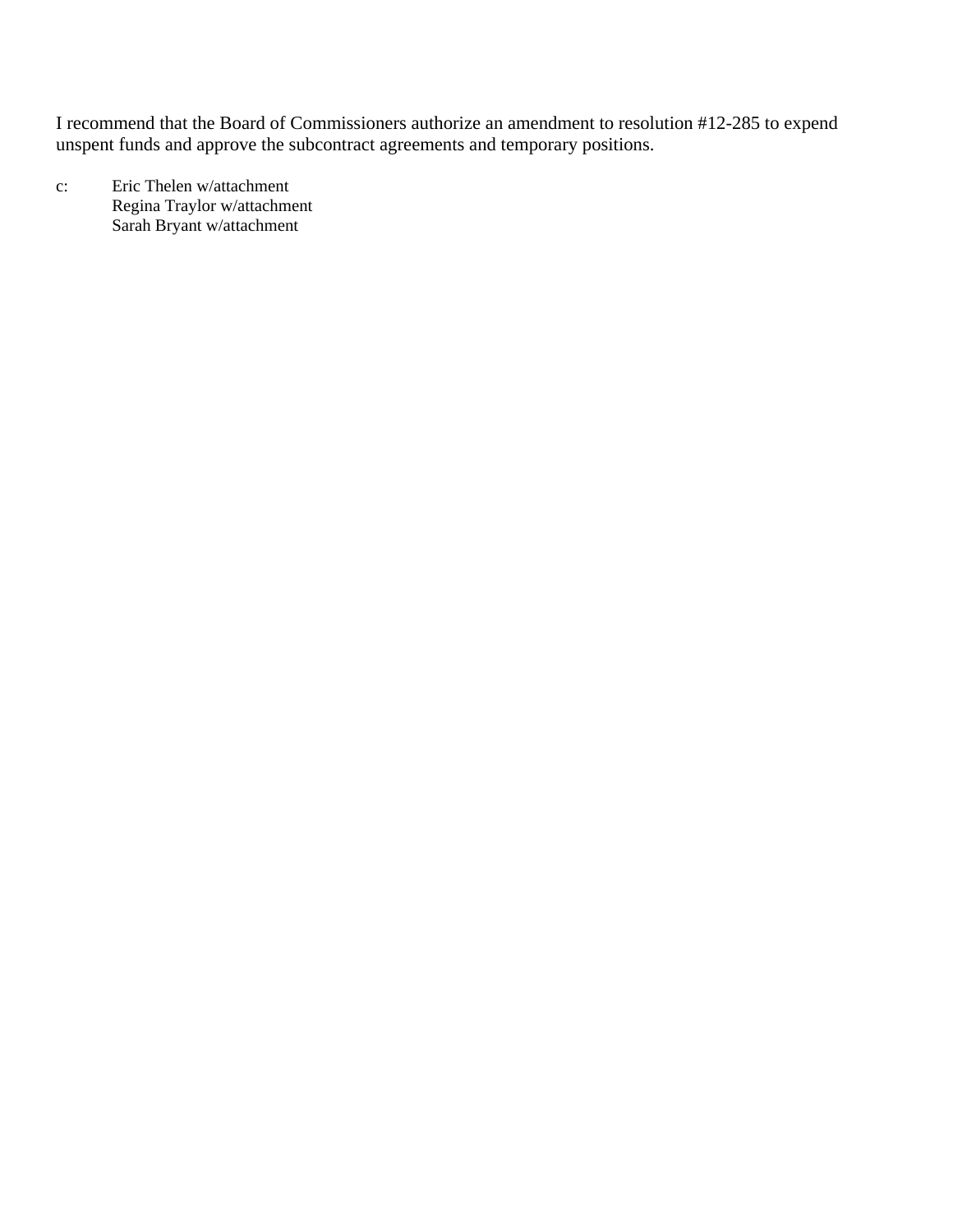Introduced by the Human Services, County Services and Finance Committees of the:

#### INGHAM COUNTY BOARD OF COMMISSIONERS

#### **RESOLUTION TO AMEND RESOLUTION #12-285 TO AUTHORIZE THE USE OF GRANT FUNDS FOR SUBCONTRACT SERVICES, TEMPORARY STAFF AND MARKETING AND MEDIA NEEDS**

WHEREAS, the infant mortality rate, the rate at which babies less than one year of age die, is often viewed as an overall indicator of a community's health; and

WHEREAS, African American women bear an undue disease burden with disproportionately high rates of infant mortality, with rates of 17.8 per 1,000 live births, as compared to the white infant mortality rate of 8.0 per 1,000 live births; and

WHEREAS, Resolution #12-285 a grant agreement was authorized from the U.S. Department of Health and Human Services (HHS), Division of Health Resources and Services Administration (HRSA) in support of the Healthy Start Project. The Health Department was awarded an amount of up to \$965,000 for the period June 1, 2012 through May 31, 2014; and

WHEREAS, the amendment will authorize the use of grant funds for subcontract services, temporary staff and marketing and media needs; and

WHEREAS, the Acting Health Officer recommends that the Board authorize an amendment to Resolution #12- 285 and authorize subcontract agreements, temporary staffing, and marketing and media expenditures using Healthy Start grant funds.

THEREFORE BE IT RESOLVED, that the Board of Commissioners authorizes an amendment to Resolution #12-285.

BE IT FURTHER RESOLVED, that a subcontract agreement for the period of March 1, 2014 through May 31, 2014 in an amount up to \$12,000 is authorized with Andrea Collier, Writing and Editing Consultant and Contractor for facilitation of focus groups among faith based communities and narration including: collection of demographic characteristics, analyzing the data, writing a report of the analysis and disseminating to the Healthy Start staff and support the development of a Photo Voice project through narration designed to showcase images and stories to be published at a later date.

BE IT FURTHER RESOLVED, that through an RFP process, a subcontract is authorized for the period of March 1, 2014 through May 31, 2014 for an amount up to \$40,000 for Media, Marketing, Videography, Public Services Announcements (PSA's) and Transcription to include: videography, public service announcements, infomercials and transcription to be used for publication.

BE IT FURTHER RESOLVED, that an existing .75 Public Health Nurse II (PHN3), Position #601151, shall be increased to 1.0 FTE, a temporary Public Health Advocate (UAW/D) .5 FTE, and a temporary Health Educator (ICEA/PRO7) .5 FTE be established for the duration of the grant.

BE IT FURTHER RESOLVED, that the Board Chairperson is authorized to sign any necessary documents consistent with this resolution on behalf of the County after approval as to form by the County Attorney.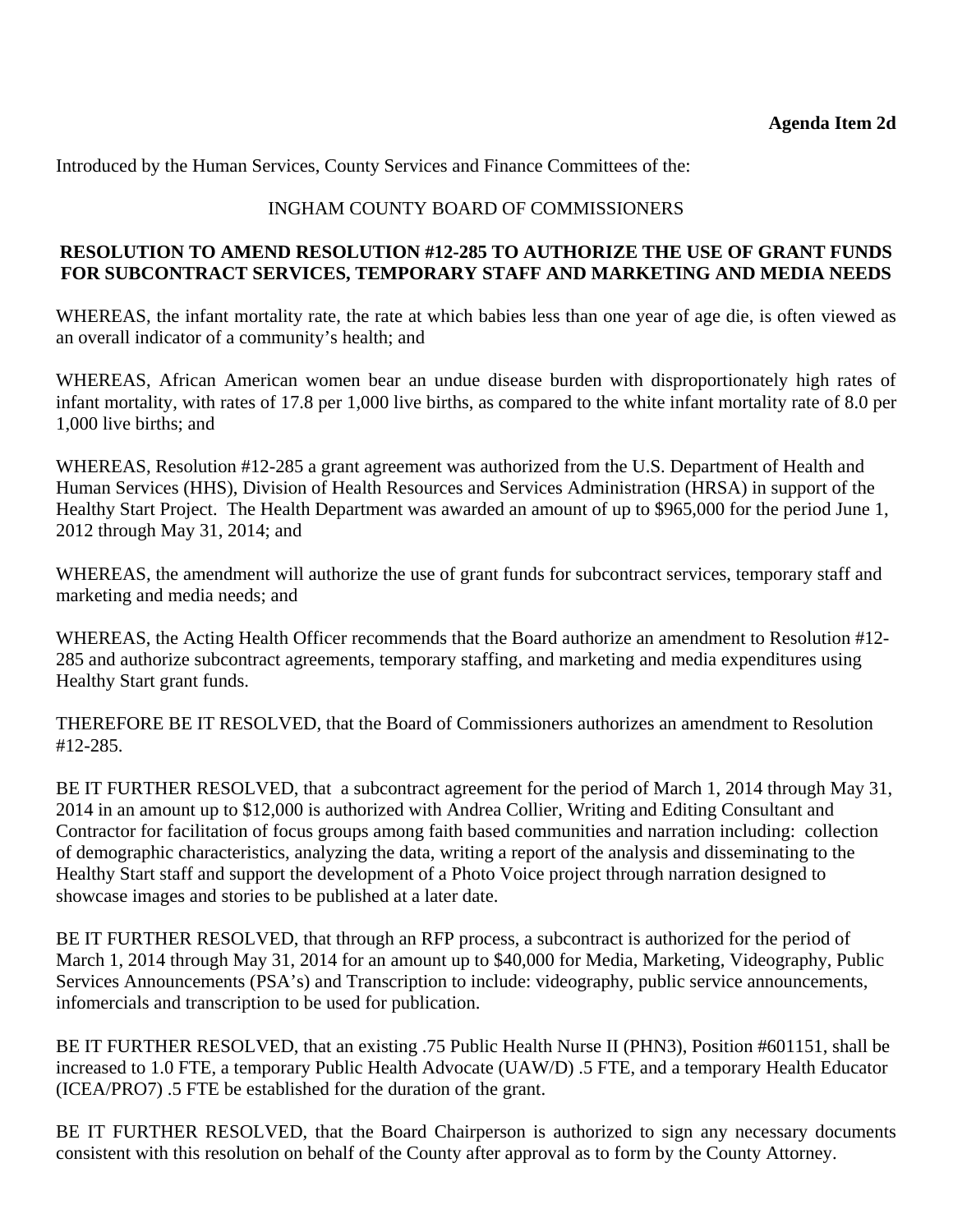<span id="page-21-0"></span>Introduced by the Human Services, County Services and Finance Committees of the:

#### INGHAM COUNTY BOARD OF COMMISSIONERS

#### **RESOLUTION APPOINTING THE INGHAM COUNTY HEALTH OFFICER**

WHEREAS, Renee Canady resigned from her position as the Ingham County Health Officer; and

WHEREAS, it is necessary for the Ingham County Health Department to have a Health Officer, to act as the administrative head of the Health Department, and to carry out the Health Department's delegated functions to protect the public health and prevent disease; and

WHEREAS, pursuant to MCL 333.2428(1), the Board of Commissioners has the responsibility to appoint a new Health Officer to succeed Renee Canady; and

WHEREAS, the Ingham County Board of Commissioners conducted a search process for a qualified Health Officer; and

WHEREAS, the Health Officer Search Committee recommends the appointment of Linda Vail as the Health Officer for the Ingham County Health Department; and

WHEREAS, Linda Vail's credentials and references have been checked and verified.

THEREFORE BE IT RESOLVED, that the Ingham County Board of Commissioners hereby accepts the Health Officer Search Committee's recommendation, and appoints Linda Vail to the permanent full-time position of Ingham County Health Officer, at the salary level of MCF18 Step 5 (\$126,350) with all the duties and responsibilities inherent in that position, effective April 7, 2014.

BE IT FURTHER RESOLVED, that a copy of this Resolution, together with Linda Vail's curriculum vitae, shall be forwarded to the Michigan Department of Community Health (Local Health Services).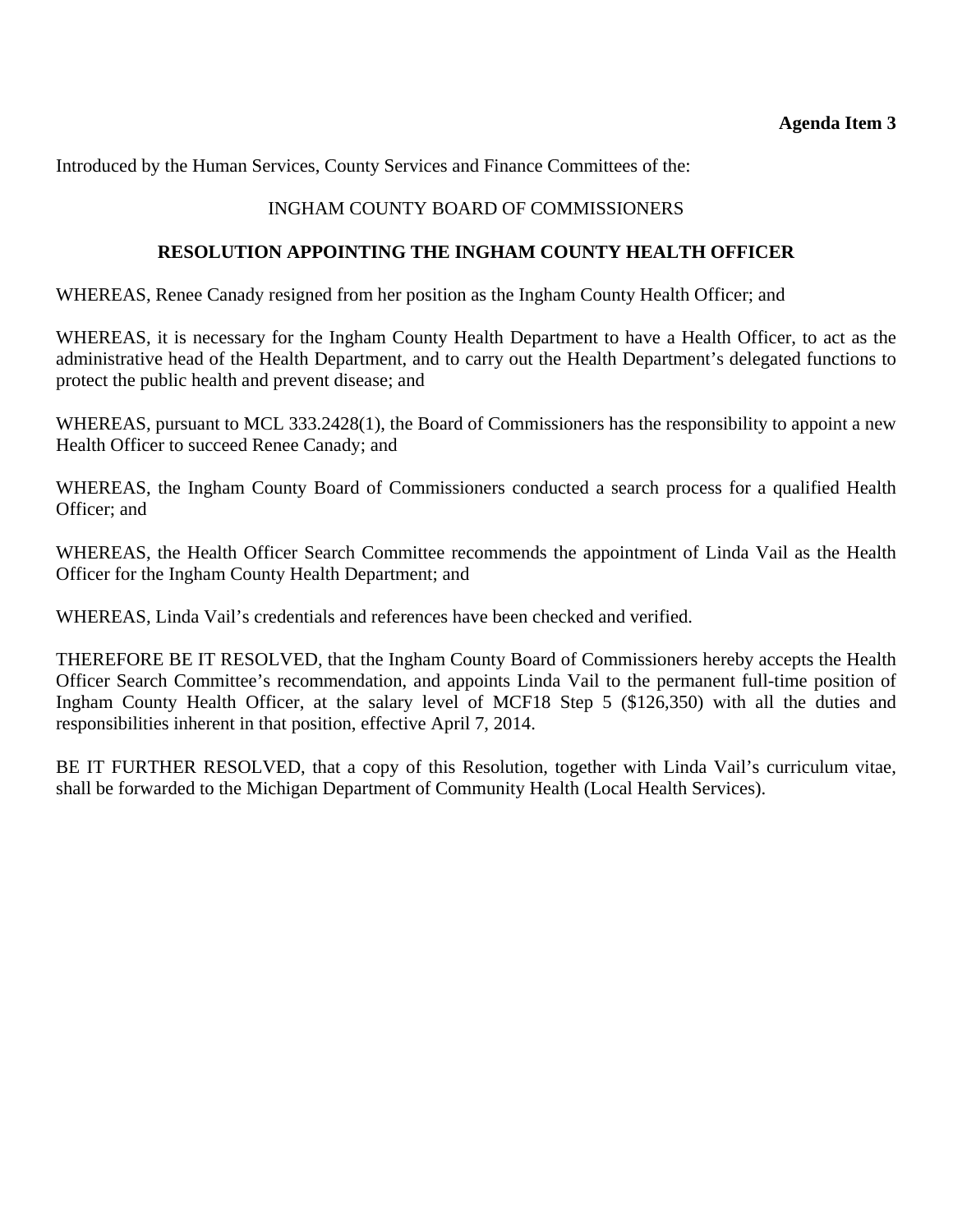AGENDA ITEM  $#_1$  4

No. 14- $\frac{15}{\sqrt{5}}$ 

#### **RESOLUTION**

#### To: The Honorable Board of Commissioners Huron County Michigan

WE, the FINANCE COMMITTEE, respectfully beg leave to submit the following resolution for vour consideration:

WHEREAS, Huron Behavioral Health (HBH) has served, for 43 years, as the public mental health and developmental disability services provider for this community, serving almost 900 residents of Huron County last year; and

WHEREAS, the Mental Health Code is based on a state and county partnership for the delivery of community mental health services; and

WHEREAS, HBH is required to provide community safety net services including emergency services, prevention, coordination with local law enforcement, assessment and intervention, jail diversion, and collaborative efforts with local schools, Probate Court, and the Department of Human Services: and

WHEREAS, HBH is entitled to a sufficient amount of state general funds to provide support and recovery services in this community for citizens of Huron County that are not eligible for Medicaid; and

WHEREAS, the State of Michigan has relied on overly optimistic financial projections for the residual community safety net after Medicaid expansion in April of 2014; and

WHEREAS, the State of Michigan plans to reduce the state-wide community mental health general fund by 75%; and

WHEREAS, HBH is expecting annualized reduction in general fund from FY 12 allocation of \$834,000 down to \$208,000, which will severely limit the ability of the community mental health program to provide community safety net services and services to persons without Medicaid; and

WHEREAS, this overly optimistic savings projection leaves unfunded, in part:

- Services to the Huron County residents who will not be covered by Medicaid nor commercial insurance, even after the expansion of Medicaid coverage under the Health Michigan Plan,
- Services to individuals provided in the jail and juvenile facilities which cannot be  $\bullet$ covered by Medicaid funds, and
- Services to residents in need of mental health or developmental disability services during  $\bullet$ the periods in which they are transitioning between insurance plans and Medicaid; now

THEREFORE, BE IT RESOLVED that the Huron County Board of Commissioners is in support of the restoration of the community mental health general fund appropriation, in the State's Fiscal Year 2014 budget, to a level consistent with previous years and sufficient to serve the residents of Huron County.